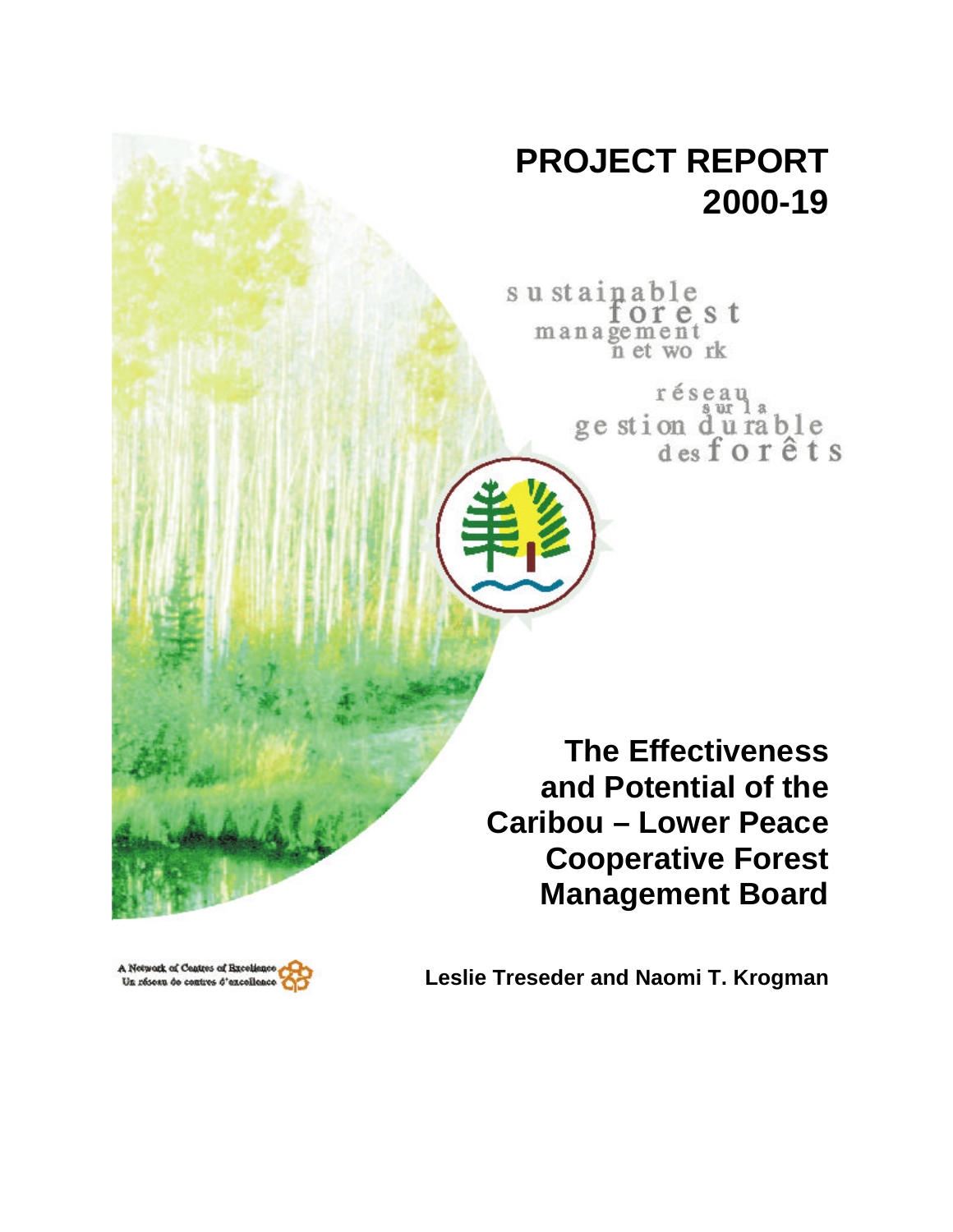For copies of this or other SFM publications contact:

Sustainable Forest Management Network G208 Biological Sciences Building University of Alberta Edmonton, Alberta, T6G 2E9 Ph: (780) 492 6659 Fax: (780) 492 8160 http://www.ualberta.ca/sfm/

ISBN 1-55261-079-9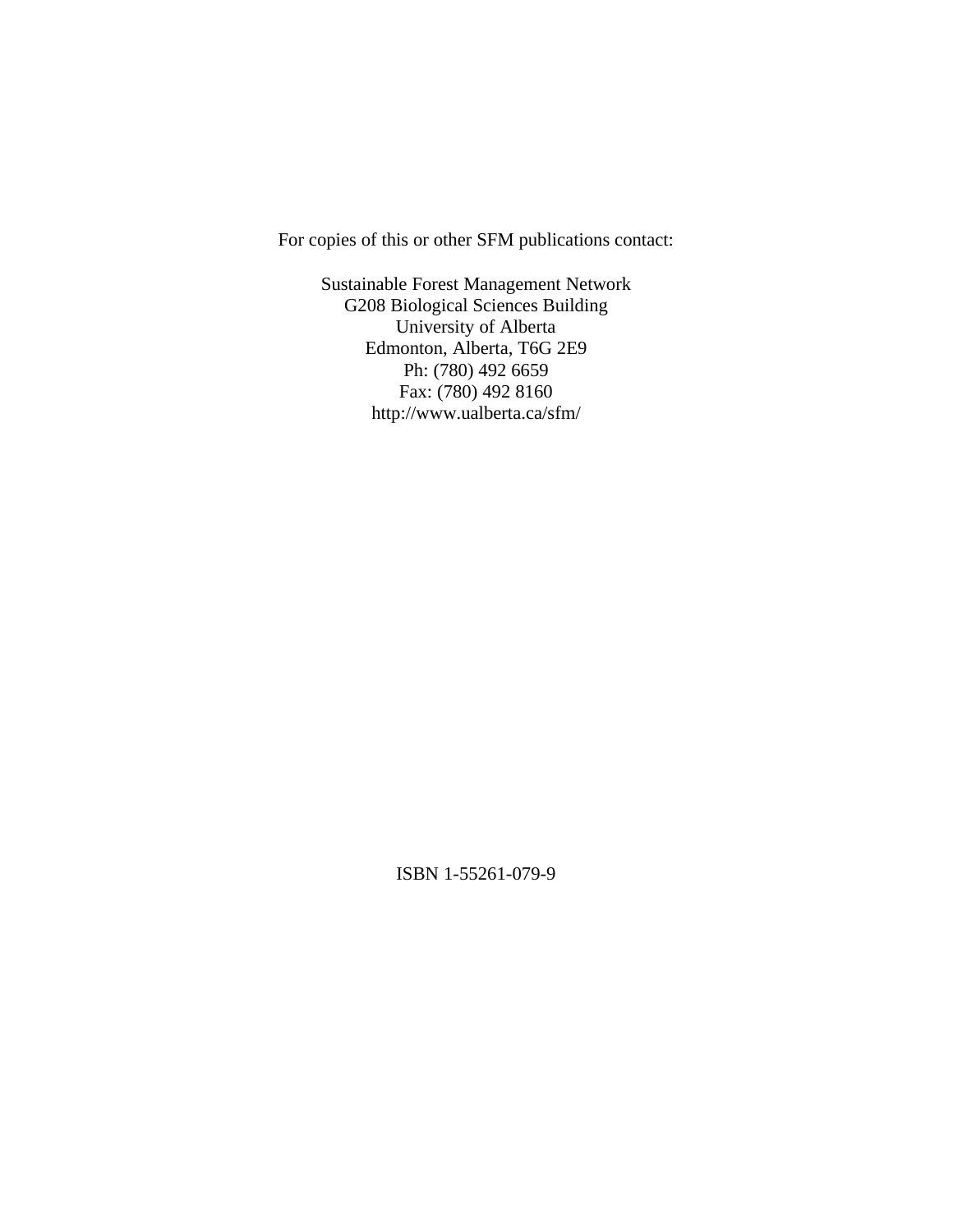# **The Effectiveness and Potential of the Caribou-Lower Peace Cooperative Forest Management Board**

by

**Leslie Treseder**

Department of Renewable Resources University of Alberta, Edmonton, Alberta

**Naomi T. Krogman**

Department of Rural Economy University of Alberta, Edmonton, Alberta

July, 2000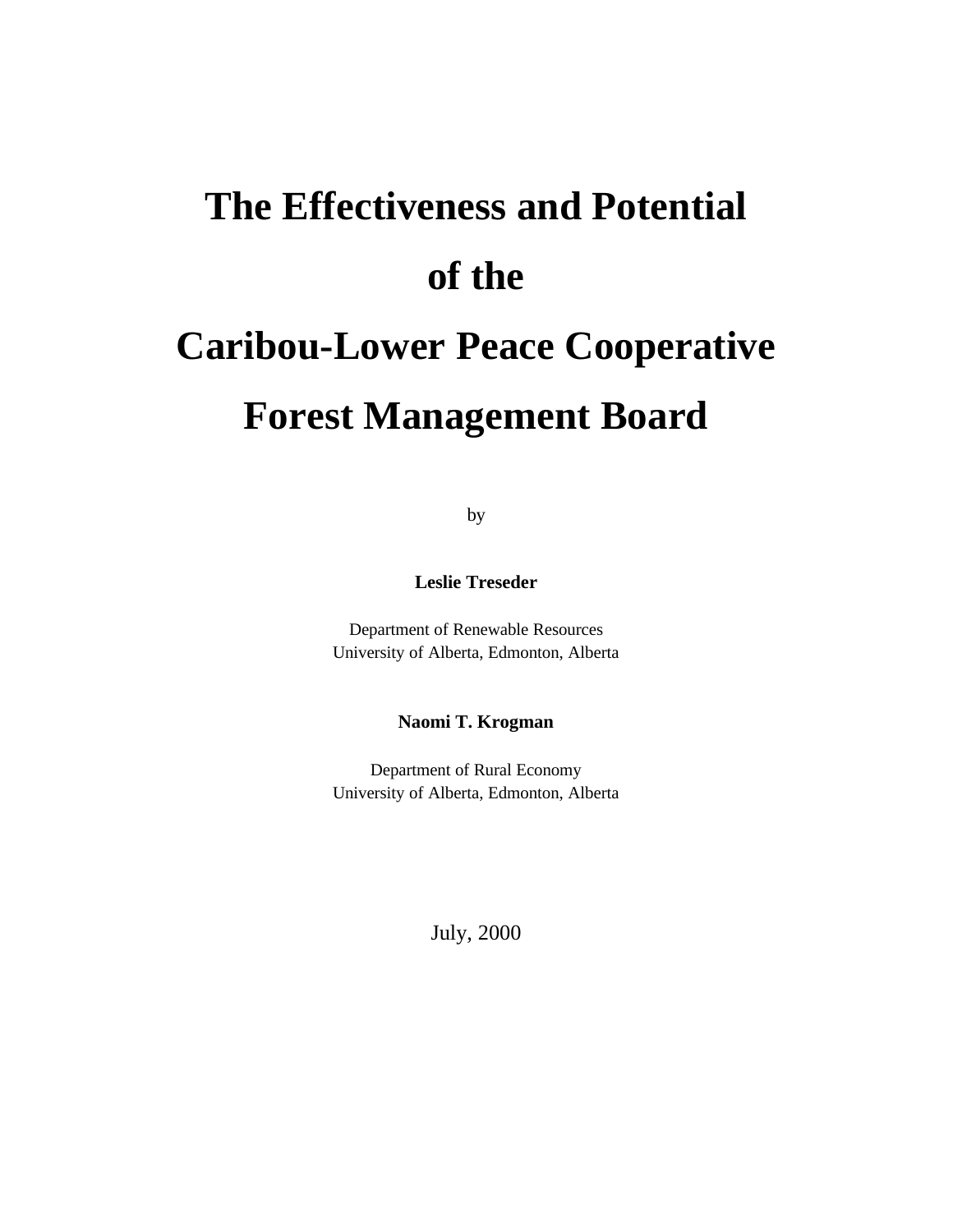#### **ABSTRACT**

This project examined the process associated with establishing a new forest management institution in northern Alberta, intended as a partnership between First Nations, government and industry to promote sustainable forest management. Social scientific methods, including nonparticipant observation, document review, and semi-structured interviews, were used to document the process and identify opportunities and challenges associated with its implementation. Input was obtained from all of the parties (First Nations, Government and Industry) involved in the cooperative management process.

The cooperative management process in northern Alberta is a variant of "comanagement", with the potential to achieve a fairly high level of authority transfer from government to resource users. There are a large number of potential benefits associated with the process, including relationship building, economic development, conflict avoidance and a voice for First Nations. The process also represents an important opportunity to involve a wider variety of stakeholders in the management of Alberta's boreal forest and to address issues related to integrated management of natural resources and the cumulative impacts of different land uses on the boreal forest land base.

The definition of sustainability/sustainable forest management (SFM) is a key challenge associated with the implementation of co-management in northern Alberta, due to the need to include sustainability of First Nation land uses as a major element of SFM. Maintenance of First Nation land uses in the context of industrial forestry will be the ultimate test of the process and of definitions of SFM. Other key challenges associated with the process include maintenance of commitment by the parties and improving First Nation participation.

This study highlights the need for organizational development for co-management institutions and identifies potential structural disadvantages for First Nations involved in such institutions. It also demonstrates links between integrated resource management and SFM and confirms the need for further institutional adjustments to implement integrated and sustainable management of the boreal forest. This project also identifies the importance of representation in co-management and provides support for further consideration of representation issues by researchers and co-management practitioners.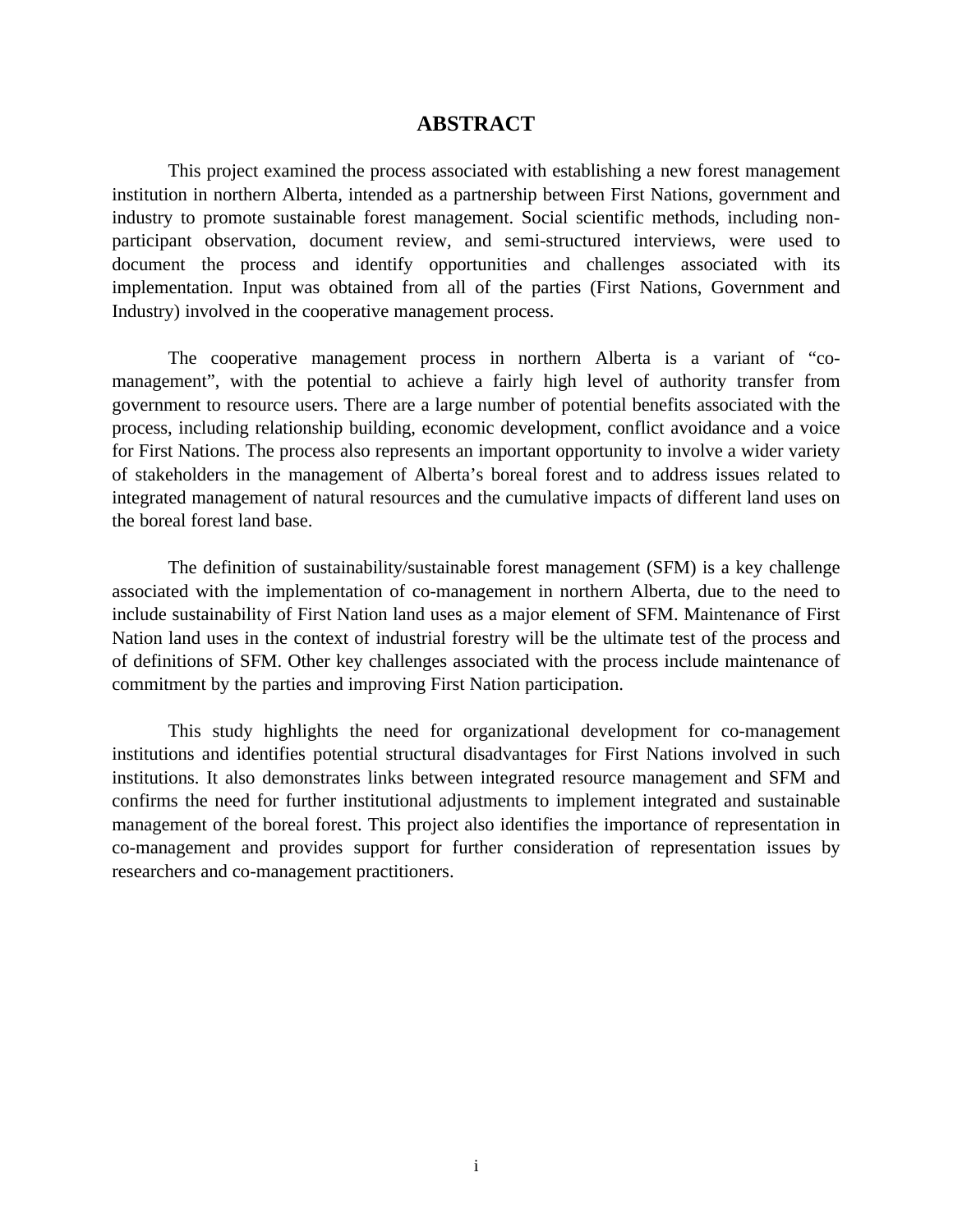#### **ACKNOWLEDGEMENTS**

This research was initiated by the Little Red River Cree Nation and the Tallcree First Nation and we thank them for the invitation to conduct this work in their communities. Funding for this project was provided by the Sustainable Forest Management Network and we acknowledge their generous assistance. The Network also assisted in organizing the field work component of this study and we thank Marc Stevenson for his ongoing support and involvement. This study would not have been possible without the cooperation of the parties involved in cooperative management in northern Alberta, including the First Nations, the Government of Alberta, High Level Forest Products and Footner Forest Products Ltd. Participants from all parties took the time to share their views with us in an open and forthright manner. We thank them for their willingness to contribute to furthering understanding of cooperative management. Additional thanks are due to those participants who also provided moral support and access to background documentation.

The Little Red River Cree Nation provided much organizational assistance related to the field work. We thank Little Red River Cree Nation Chief Johnsen Sewepagaham and consulting staff Jim Webb, Vern Neal and Jim Duke. The late Richard Dumaine was instrumental in providing us with unbureaucratic assistance and is greatly missed. The First Nation "liaison people", Harvey Sewepagaham and Celestan Nanooch, were critical to the success of the community interviews. Harvey and Celestan reviewed the interview questions, introduced the researchers to potential participants, and attended some interviews. Celestan also served as interpreter when required and co-ordinated travel between communities.

Members of the Cooperative Management Planning Board and the Little Red River Cree Nation reviewed preliminary results from this project and provided feedback for inclusion in this Final Report. Project findings were also presented at the Canadian Indigenous and Native Studies Association Conference (Edmonton, May, 2000) and the International Symposium on Society and Resource Management (Bellingham, WA, June, 2000). We appreciate these opportunities to share our findings and hope they offer a positive contribution to the support of alternative forest management institutions in Alberta.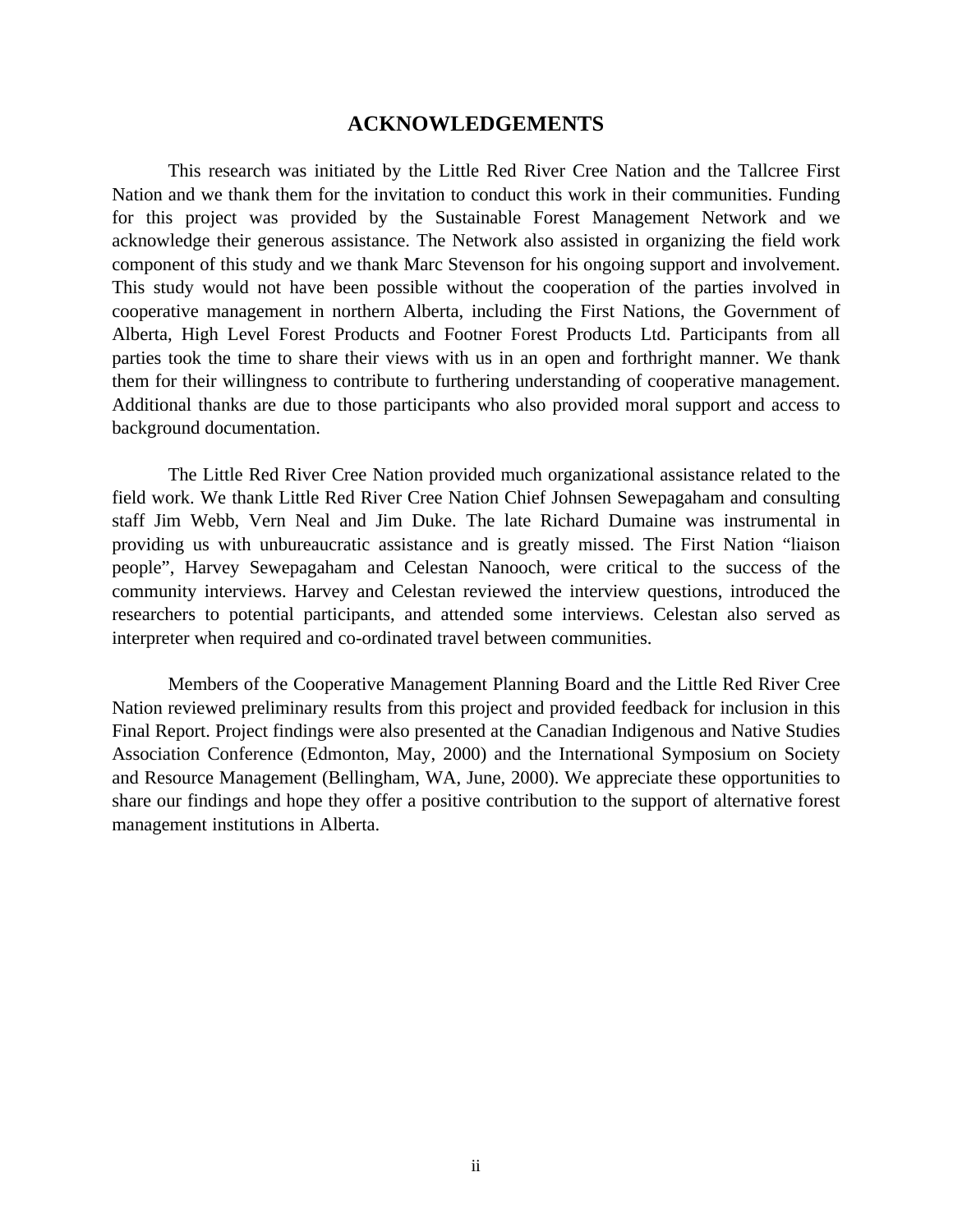#### **1.0 INTRODUCTION**

The purpose of this project was to examine the process associated with establishing a new sustainable forest management institution, the "Cooperative Management Planning Board" for the Caribou-Lower Peace region of Alberta. The Cooperative Management Planning Board ("the Board") has been established via a Memorandum of Understanding (MOU) between the Little Red River Cree Nation, the Tallcree First Nation and the Government of Alberta. The Board is part of a larger process of policy dialogue between the First Nations and the Provincial Government, concerning renewable resource and environmental matters of mutual interest (AEP 1996; Little Red River Cree Nation 2000). The Board is made up of 14 eligible voting representatives. The First Nations and their Economic Development Corporations are entitled to seven seats. The remaining seats on the Board are currently allocated to Alberta (3), the Municipal District of Mackenzie (1), forest industries with tenure in the region (2), and the Canadian Association of Petroleum Producers (1). The Board has authority to involve other parties and to conduct public consultations related to its mandate.

The Board is charged with conducting a "cooperative renewable natural resource management planning process" focused on "use of renewable natural resources in a responsible manner which will support local and regional, resource based economies" (Little Red River Cree Nation et al. 1999). The process is to begin with development of a "Resource Management Philosophy and Goal Statement", to be approved by the Alberta Minister of Environment. The Board will then have the mandate to provide advice and recommendations to the Minister on processes, administrative relationships, and amendments to regulations, policies or laws required to implement the process. The planning process applies to a "Special Management Area" (SMA) that includes Forest Management Units (FMUs) F2, F3, F4, F5, F6, F7 and parts of FMUs F10 and A9 (see Figure 1).

This project was initiated by the Little Red River Cree Nation and the Tallcree First Nation, who were interested in an independent assessment of whether this process was an appropriate vehicle to enable them to influence the management of natural resources within the areas they consider as their traditional territories. Examination of the Board also provided unique opportunities to observe the process of establishing a new forest management institution, document the initial stages of co-management in Alberta, and compare this process to other comanagement arrangements in Canada and elsewhere.

The original proposal for this study was submitted to the Sustainable Forest Management Network in April, 1998, with the intention of evaluating an existing institution. Evaluation criteria were to be based on structural and process variables affecting the Board's operation, and its capacity to address its overall priorities. Approval to proceed was received from the Network in July, 1998, by which time a previous agreement establishing the Board had expired. The First Nations and Government were conducting negotiations on a new agreement, and reestablishment of the Board was expected forthwith.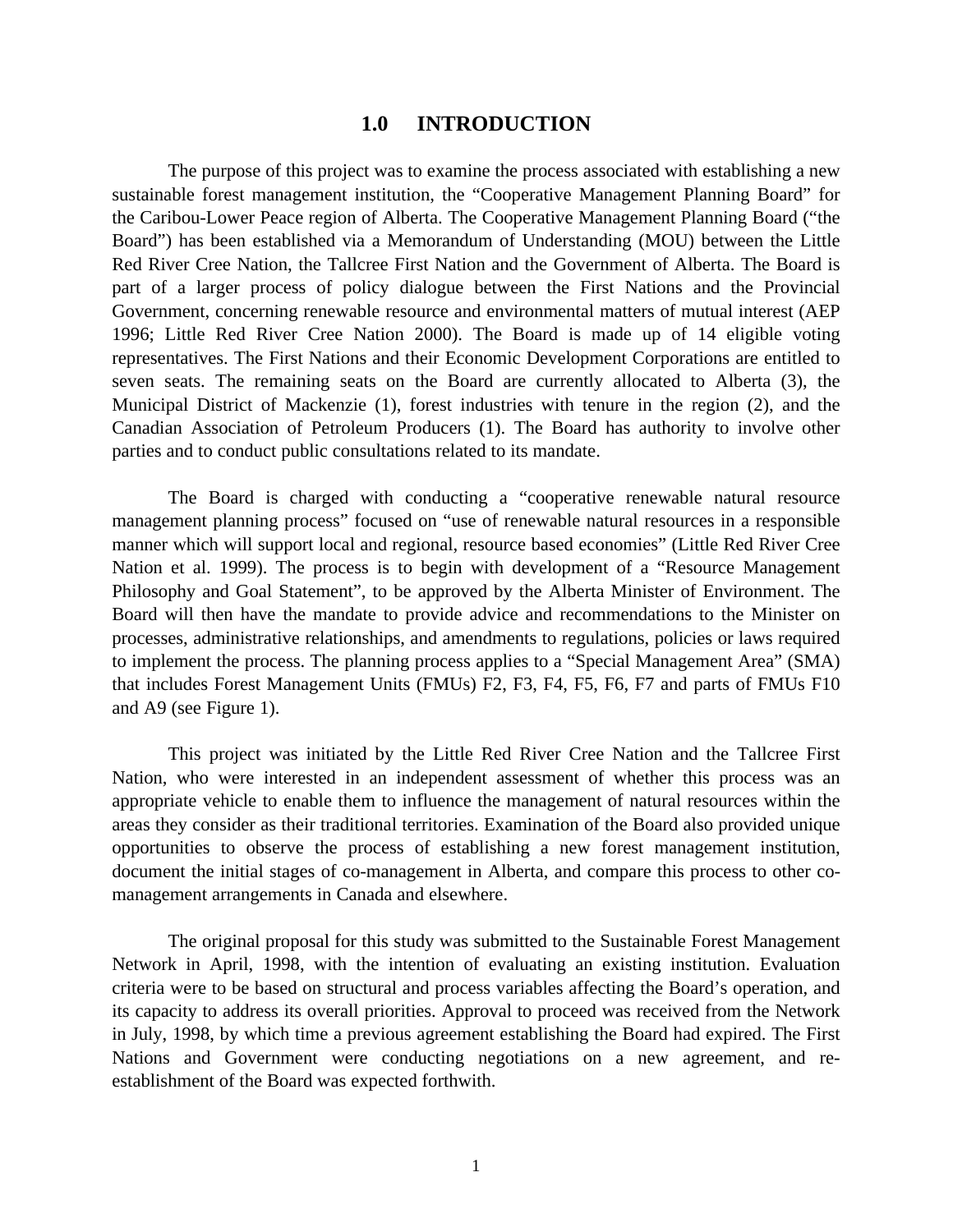MAP AVAILABLE IN HARD COPY ONLY

**Figure 1. The Special Management Area; jurisdiction of the Board**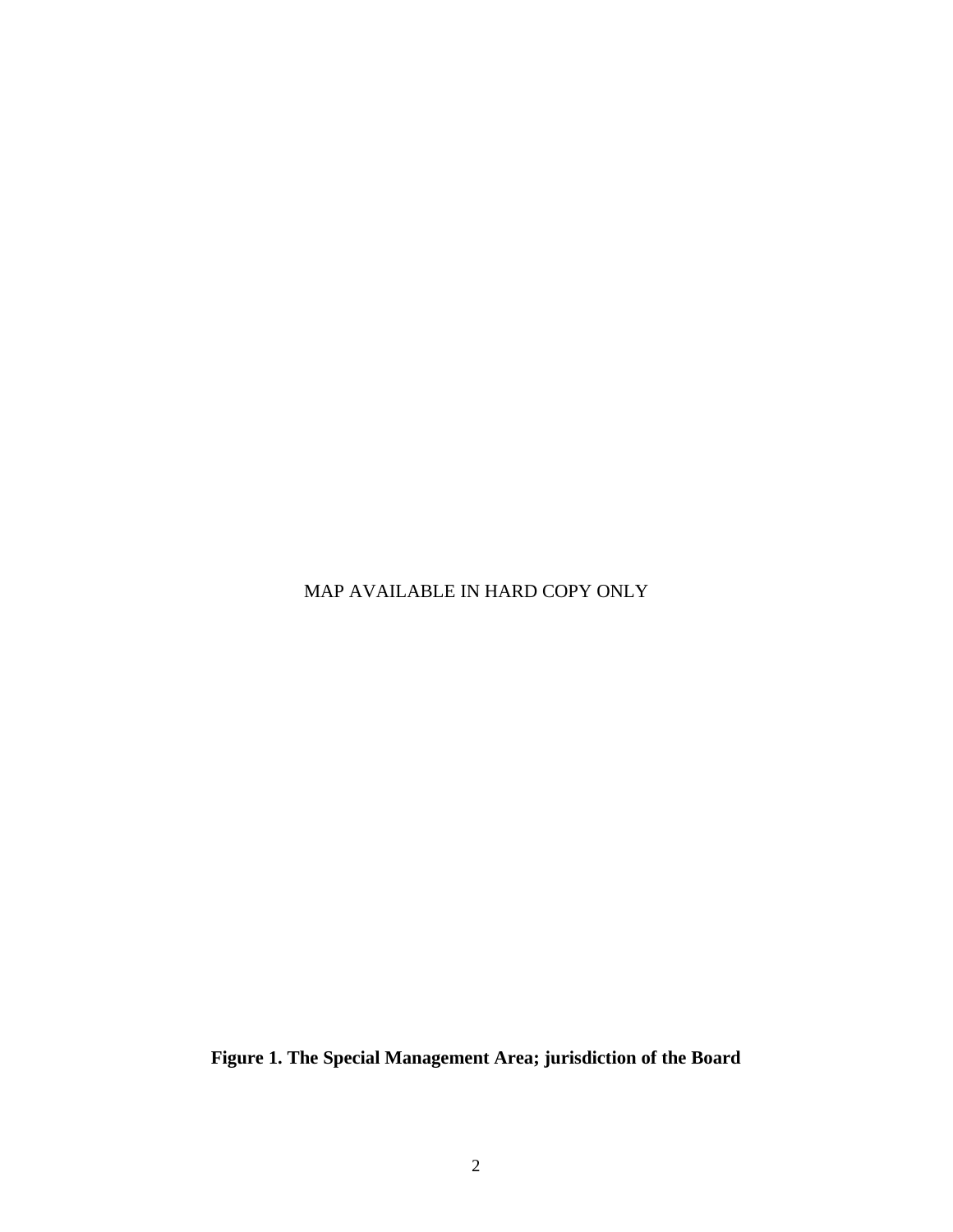The field work associated with this project, originally scheduled for the summer of 1998, was delayed for one year to allow the completion of negotiations and resumption of Board activity. By April, 1999, however, negotiations related to re-establishment of the Board remained ongoing. Due to the sensitive nature of the negotiations, some of the parties involved in the process indicated a reluctance to participate in the study.

In response to these developments, the study focus shifted from evaluation of an existing structure to assessment of past and future processes. More emphasis was placed on identifying opportunities for the process to succeed and challenges for the parties involved. Potential participants appeared more comfortable discussing previous problems and future solutions than an ongoing process. Thus, what initially appeared as an obstacle to the conduct of this study may actually have served to increase participation by the individuals involved in the cooperative management process in northern Alberta.

This project has the potential to contribute to sustainable management of the boreal forest by providing partners in the Sustainable Forest Management Network with the following types of information:

- Issues involved in establishing and supporting new forest management institutions in Alberta, from the perspectives of different parties involved in the process.
- Issues involved in defining the concept of sustainable forest management in Alberta, and applying the concept under current conditions.
- Means of addressing Aboriginal issues in sustainable forest management and empowering Aboriginal participants within forest management institutions.

# **2.0 METHODS**

A number of standard social scientific methods were used to collect data for this project, including:

- non-participant observation (observation of negotiations and other meetings between the parties to the MOU and the Board);
- review of academic literature and theory;
- review of documentation related to the Board (e.g., previous meeting minutes);
- review of related documentation produced by the parties to the Board (e.g., policy documents, annual reports, planning documents);
- semi-structured interviews with Board members and support staff from the parties on the Board (First Nations, Government of Alberta, Industry).

Interviews were also conducted with community members in four Little Red River Cree Nation and Tallcree First Nation communities. The same methodology was used to interview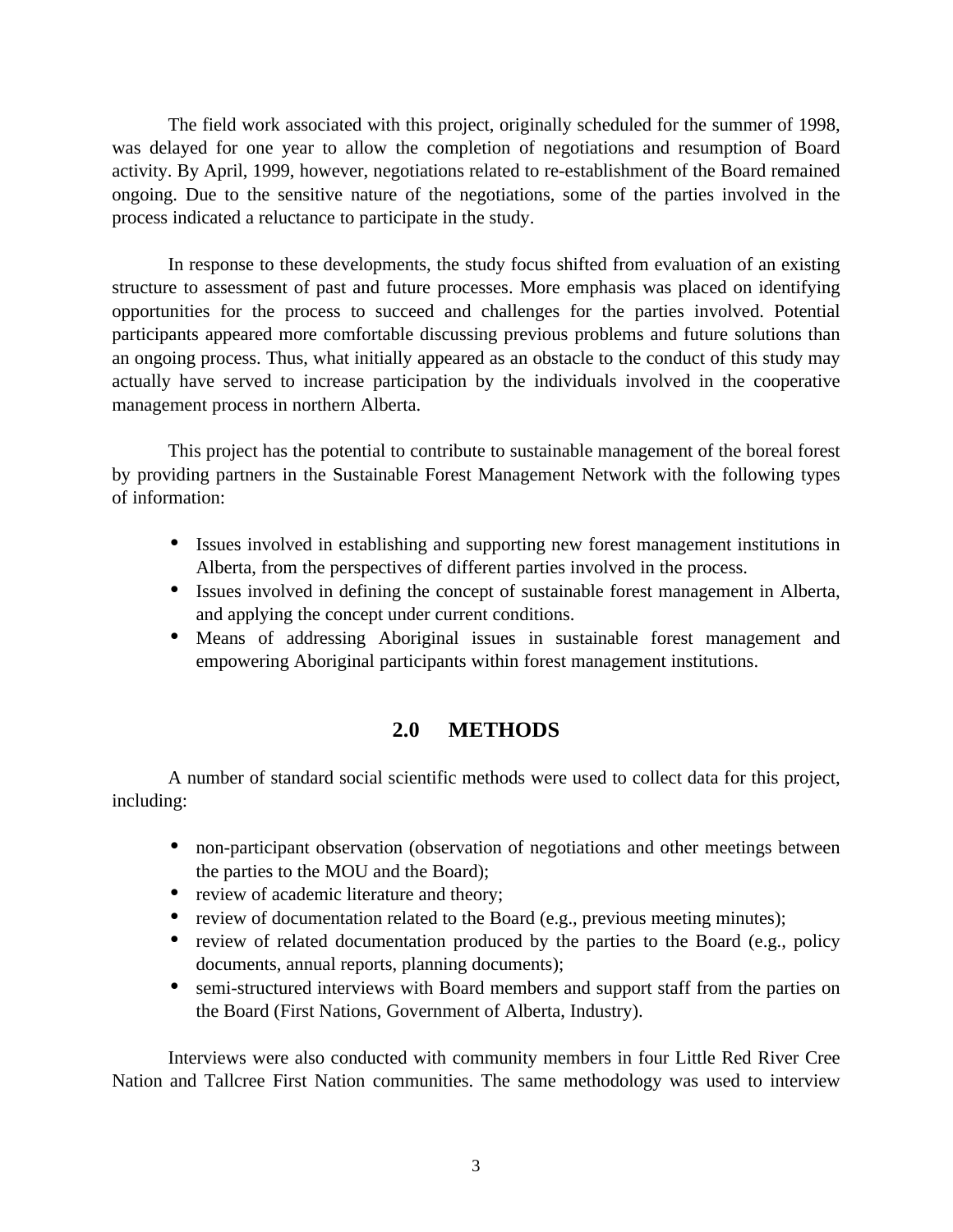both First Nation and non-First Nation participants and it is noted that semi-structured interviews are not considered a standard social science method for research in Aboriginal communities.

"Interview Guides", consisting of lists of open-ended questions, were developed for the various parties involved in the process (First Nations, Government, Industry). The questions were based on a review of the literature on natural resource co-management, to identify factors influencing success of the process (e.g., Beckley and Korber 1996; Benedickson 1992; Pinkerton 1992; Usher 1993; Witty 1994). Input was also obtained from First Nation leaders, staff and community members. The Interview Guides (see Appendix A) were approved by the Human Ethics Committee of the Faculty of Agriculture, Forestry and Home Economics at the University of Alberta in February, 1999.

The Research Assistant compiled a list of potential study participants based on communication with the parties involved in the process and other sources such previous Board Meeting Minutes. A "Liaison Person" was appointed by the First Nations to assist with this research. The Liaison Person reviewed the list of potential participants and made contact with potential participants in the First Nation communities. The Research Assistant made initial contact with other potential participants by telephone. All prospective participants were offered copies of the Interview Guide for review prior to the interview, along with a Consent Form and Information Sheet (see Appendix B). Once a participant verbally agreed to an interview, a convenient location was chosen. Interviews were conducted in participants' homes and offices, and in Band Council facilities. Several interviews were conducted out of doors in the boreal forest. All First Nation participants were offered tobacco at the beginning of an interview.

All interviews were conducted face-to-face, except one which was conducted by phone. The Interview Guides were used as the template for conducting interviews. Issues raised by participants were also explored. The Research Assistant was present at all interviews. The Liaison Person was also present at some interviews. All participants signed Consent Forms (see Appendix B) promising confidentiality of interview data and allowing dissemination of the results. Consent included permission to record interviews, which was done with a tape recorder or by taking notes.

Transcripts were made of all interviews and provided the basic data for analysis. Analysis of interview data included looking for similarities and differences among the answers and organizing the interview responses according to themes. All of the interview data were coded according to categories (themes) and sub-themes. A qualitative data analysis program (QSR NUD\*IST, *Non-numerical Unstructured Data Indexing Searching and Theorizing*) was used to assist in the identification, organization and exploration of themes within the interview data.

Conclusions and advice related to the interview themes were developed with guidance from the academic literature and practical experience. Triangulation of findings was achieved where possible using other sources of information, including observation, review of Board documents and review of documents produced by the parties to the Board. The results and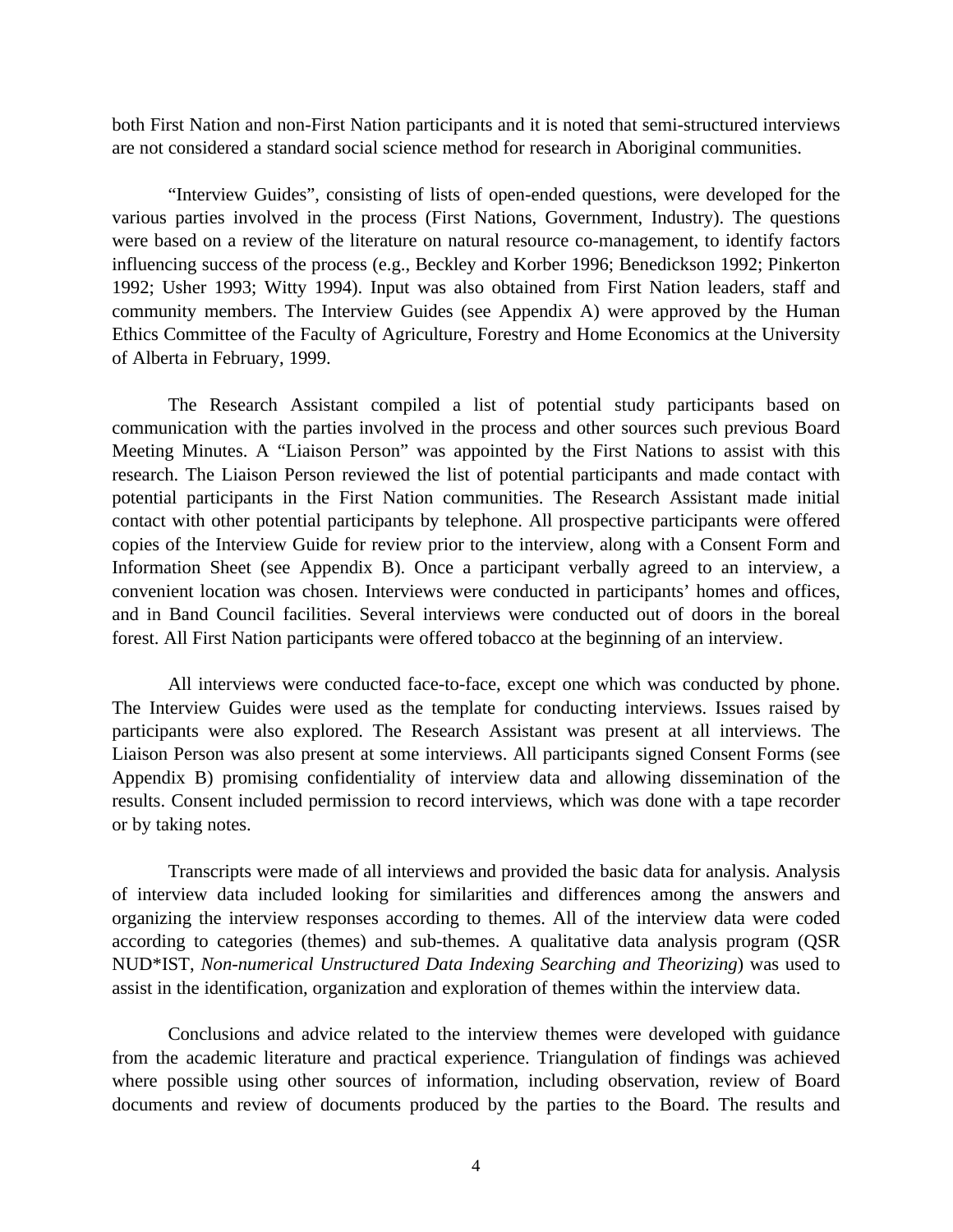conclusions of this study were validated via the presentation of findings to the Board and to the First Nations. Draft reports were presented and then distributed in written form to the Board and to the First Nations in June, 2000. Final reports were submitted to the Board, the First Nations and the Sustainable Forest Management Network. A detailed account of the study methodology will be included in the MSc. thesis associated with this project (Treseder in prep.).

#### **3.0 FINDINGS**

There are three main types of findings from this project and they are discussed separately below. The context for cooperative management in northern Alberta (section 3.1) is understood with reference to national and international models of co-management and sustainable forest management initiatives involving other First Nations in Canada. Findings related to the operation of the Board are discussed in section 3.2, while issues related to First Nation involvement are covered in section 3.3.

The findings in sections 3.2 and 3.3 are based on sample sizes of 13 for the Board and 10 for the First Nation communities. The separation of interview data into two sub-samples was based on major differences in the issues raised by Board members versus community members. While Board members were concerned with the Board structure, process and related matters, First Nation community members were interested in issues such as conflicts between logging and traditional pursuits, employment for Band members, and sharing of information by Board members. Commonalities between the Board interviews and community interviews are included in section 3.2.

#### **3.1 Context for Cooperative Forest Management in Northern Alberta**

The cooperative natural resource management process in northern Alberta can be considered a variant of "co-management". Co-management refers to a variety of arrangements for shared management of natural resources (see Berkes 1997) and is a world-wide development in management of natural resources. Co-management is practiced in many different forms, with wide-ranging objectives that may include local involvement, sustainability of alternative forest uses, and/or distribution of costs and benefits of resource development (Benedickson 1992; Borrini-Feyarabend 2000; Notzke 1995; Steins & Edwards 1999).

The co-management process in northern Alberta is a form of "strategic" co-management, described by Notzke (1995) as a way for Aboriginal groups to gain influence over the management of resources and as an expression of a rethinking of rights and relationships by Provincial governments. This process could also be considered an "interim measure"; undertaken pending resolution of larger issues related to the relationship between the Crown and First Nations. It is not uncommon for different parties in co-management to have different objectives for the process (Beckley & Korber 1996) and that is the case here. The parties to the MOU, the First Nations and the Government of Alberta, have different objectives for the process. The First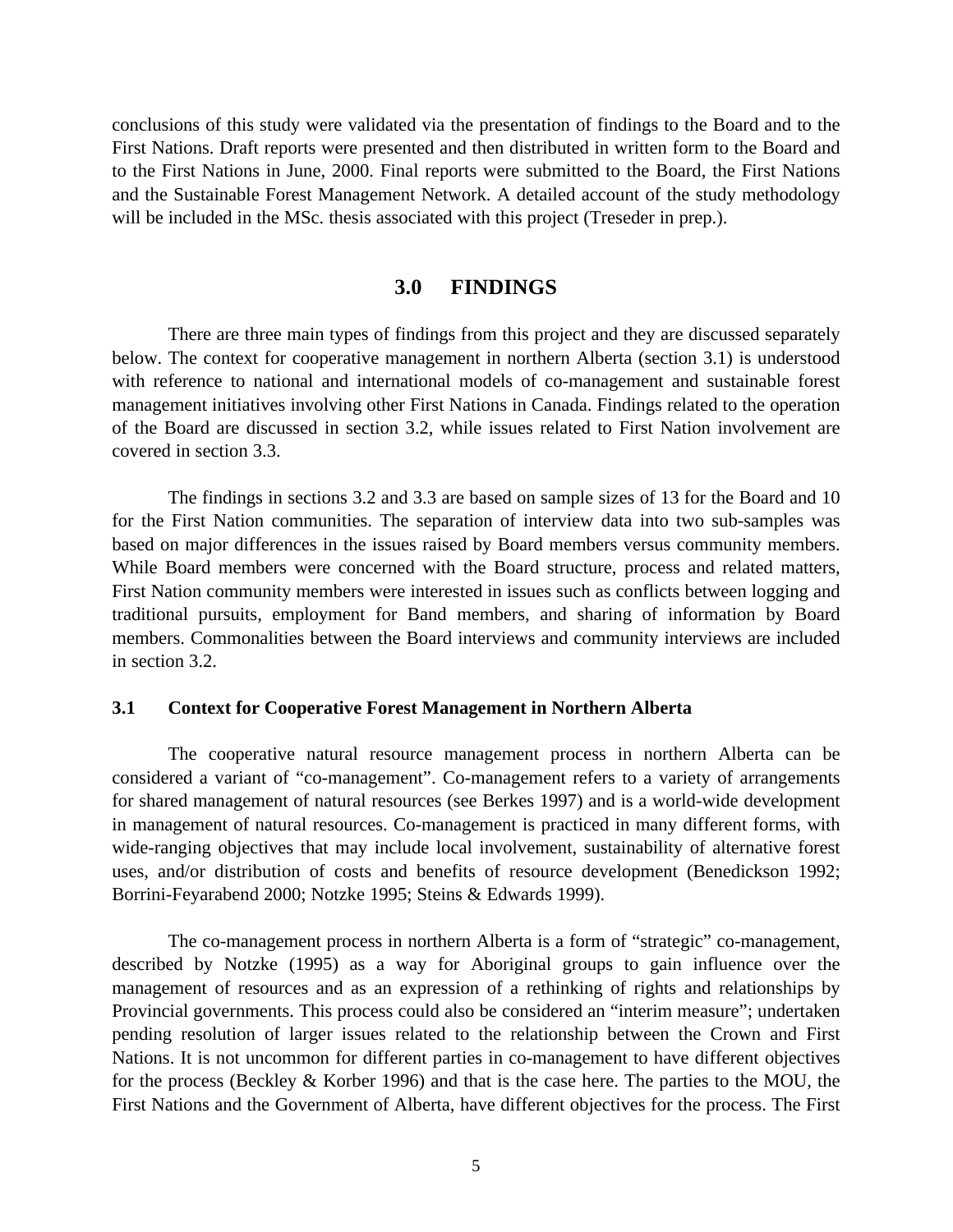Nations are seeking influence over natural resource management in their traditional territories, while the Government of Alberta is seeking avenues for consultation and cooperation with First Nations.

A theoretical model of Canadian co-management developed by Berkes (1994) focuses on the degree of authority transfer from government to resource users. The forest co-management process in northern Alberta is currently operating at a fairly low level, but has the potential to reach much higher levels of authority transfer. In the international context, the northern Alberta process is at the mid-point along a spectrum of collaborative management arrangements described by Borrini-Feyerabend (no date). Chambers (1999) suggests that there is too much focus on power sharing as the most critical criterion for evaluation of co-management and this study supports her suggestion. The entire co-management process in northern Alberta is advisory in nature and could receive low marks in an evaluation based on concepts related to power sharing.

Beckley (1998) developed a typology of approaches to forest management in Canada, which included "industrial forestry", "forest co-management" and "community forests". Many Canadian First Nations are pursuing industrial forestry and some are involved in forest comanagement (Treseder & Krogman 1999). Few, if any, are applying the concept of community forests. The process in northern Alberta is closest to forest co-management, but includes elements of the industrial approach to forest management (see Beckley 1998; Beckley & Korber 1996).

#### **3.2 The Co-Management Process in Northern Alberta**

All study participants were supportive of the co-management process and its attempts to involve different parties in management of the forest. Participants identified a large number of potential benefits of the process, including building of relationships, economic development and conflict avoidance. Both Board members and community members said that a "voice for First Nations" was an important benefit. Both groups also identified cultural exchange<sup>1</sup> as a potential benefit. Many First Nation participants saw the Board as an important opportunity for their people to learn how to interact with government and industry in a productive way.

#### *3.2.1 Opportunities Associated with the Process*

<u>.</u>

Based on the interview data from this study, it is clear that the co-management process in northern Alberta offers opportunities for collaboration in resource management, economic development in the First Nation communities, and consensus decision-making. The process also represents an important opportunity to solicit input from other regional stakeholders, such as the oil and gas industry and local municipalities, that to date have not participated in forest management decisions. Involvement of other parties is critical to the success of the process and

<sup>&</sup>lt;sup>1</sup> "Cultural exchange" refers to opportunities for the various parties on the Board (First Nations, Government, Industry) to learn about each others' viewpoints and share ideas.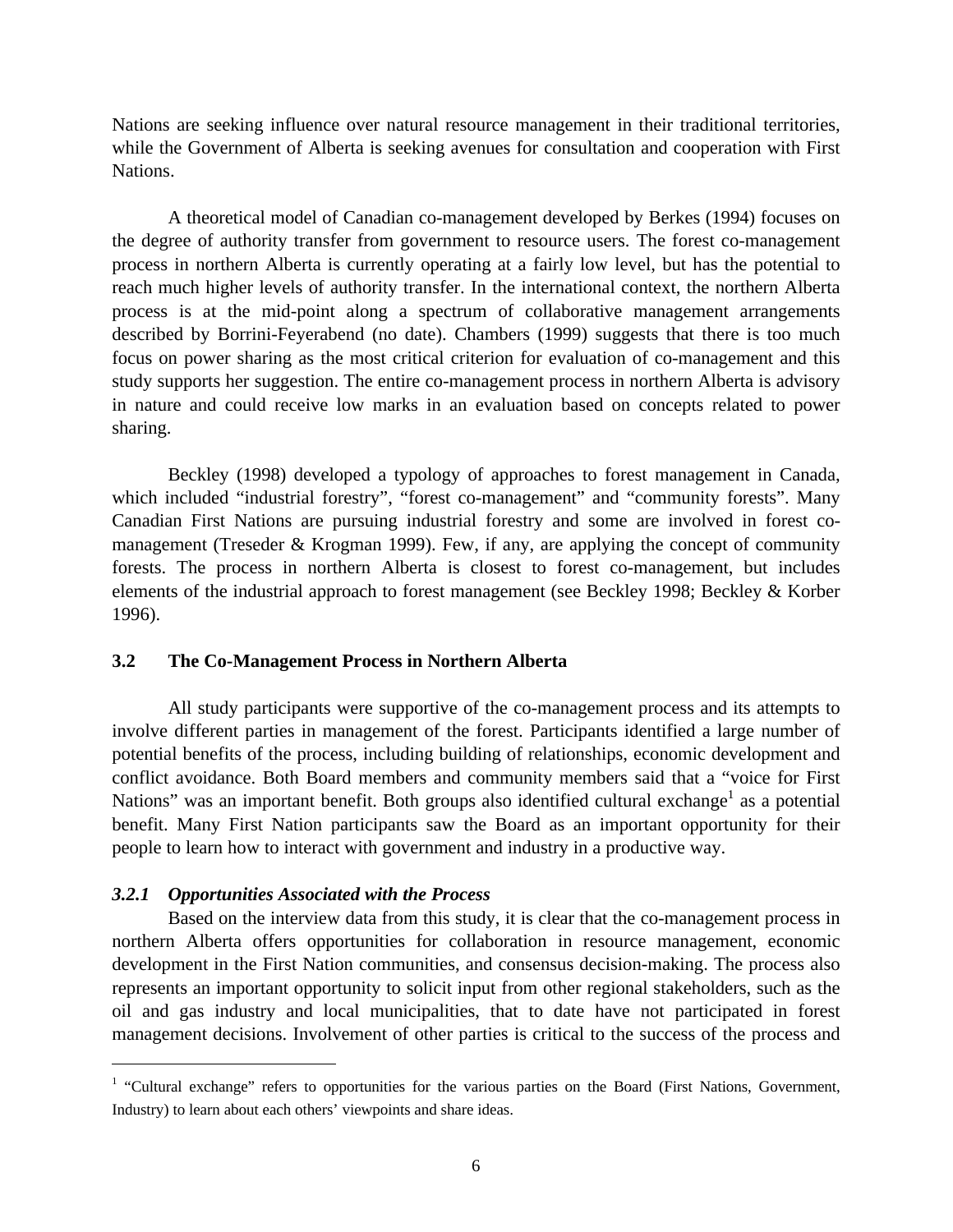the achievement of more integrated resource management in the Special Management Area. The interview data suggest that an integrated approach to management of the cumulative effects of multiple activities upon the forest land base is an important objective for First Nation Board members. Government and Industry Board members also support such an approach, but they are more aware of the obstacles to it implementation.

This study found evidence that all parties have demonstrated a commitment to the comanagement process, which has been underway for at least six years. Evidence of commitment includes consistent attendance at meetings, awareness of the need for communication, and designation of support staff to assist the Board. Maintaining this commitment will be a challenge for all of the parties involved in future implementation of co-management in northern Alberta.

#### *3.2.2 Challenges to Implementation of the Process*

Although the mandate and responsibility of the Board, as a new institution, is outlined in the MOU establishing the Board, much work remains to be done to clarify its role. A majority of Board members interviewed identified the need for clarification of expectations, definitions, roles and responsibilities as the highest priority for the Board. While the Board members appeared to express a genuine interest in working together, they also identified a need for trustbuilding among themselves and among the parties on the Board. Non-participant observation conducted as part of this study suggests that the parties do not have a history of working together. Advice provided to the Board by this project (Treseder & Krogman 2000a) therefore included Board development as a high initial priority.

Interview data suggest that the definition of sustainability represents a major challenge associated with implementing co-management in northern Alberta. Carpenter & Kessler (1999) discuss some of the difficulties involved in defining the concept of Sustainable Forest Management (SFM) and point out that it can be adapted to different ecological, economic, cultural and political conditions. The definition of SFM in northern Alberta will need to incorporate First Nation perspectives, going beyond the statements of policy documents (e.g., AEP 1998; CFS 1998). Most First Nation participants in this study were concerned with the impacts of logging and other industrial activities on First Nation land uses and important forest values. Many suggested that a lower volume of timber harvesting would be necessary in order ensure sustainability of First Nation land uses within the Special Management Area. Because this viewpoint was not expressed by government and industry participants in the study, this issue was identified as a potential challenge for the Board. It was suggested (Treseder & Krogman 2000a) that the Board undertake a pilot project to investigate methods of reducing the impacts of logging on First Nation forest values, in order to begin addressing this issue.

An unexpected issue that arose during many of the interviews was that of representation. This is an issue that has largely been ignored in the co-management literature. Although some authors (e.g., Benedickson 1992) have pointed out the need for co-management to be judged using externally recognized standards, few (if any) have examined the interests actually represented on co-management boards. Study participants raised some interesting and important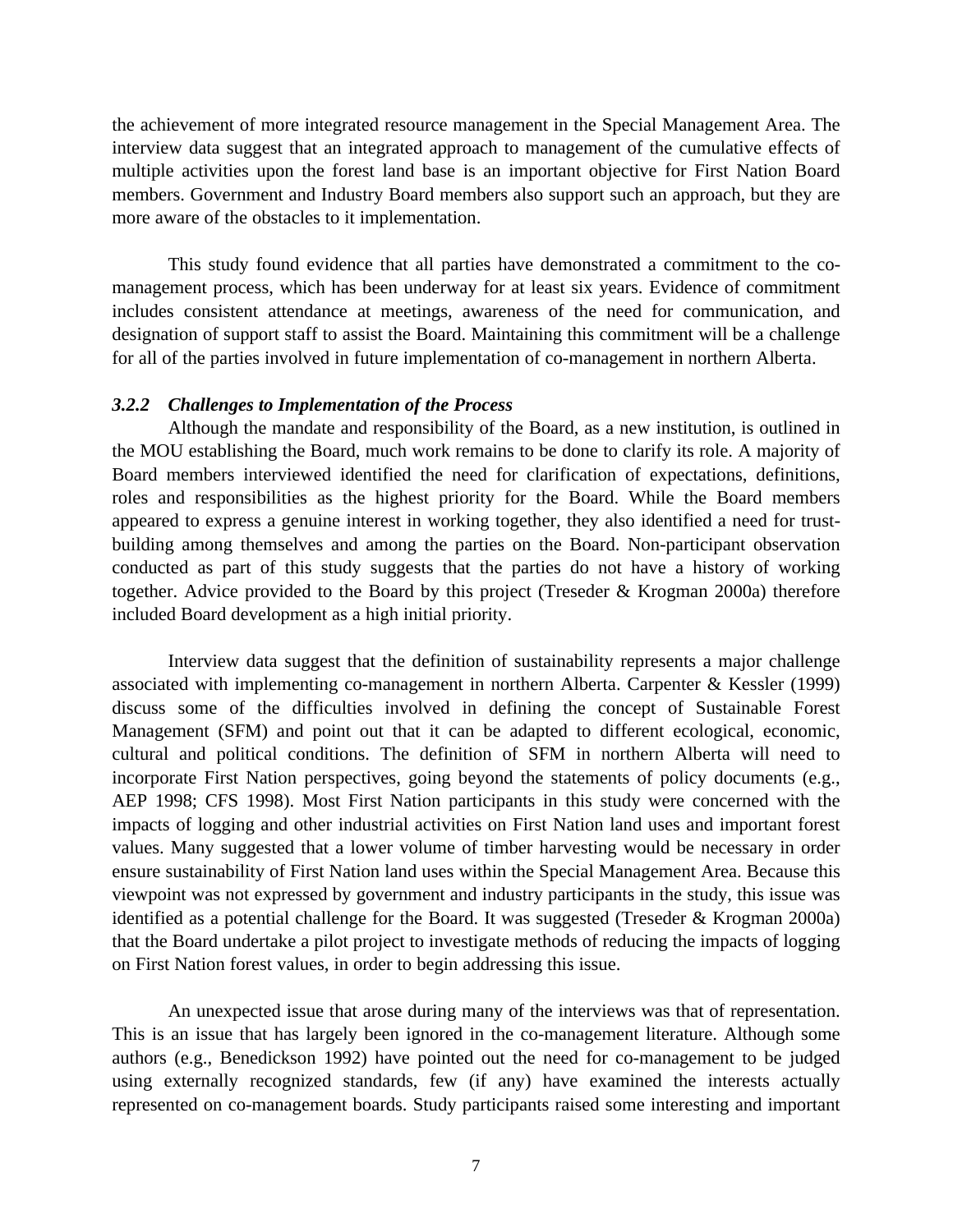questions about representation on the Board, including representation of non-native interests, interests represented by government Board members, and the need for accountability of representatives. Some of these issues, such as defining the interests represented by government members on co-management Boards, are beyond the scope of this study and the mandate of the Board. These issues need more attention from academics and co-management practitioners. Other representation issues, such as representation of non-native interests on the Board, need to be addressed by the Board as part of its procedures for involvement of other parties (see Treseder & Krogman 2000a).

The parties involved in co-management have already devoted considerable time, human and financial resources to the process. Co-management is known to require huge investments of time and other resources (Beckley & Korber 1996; Borrini-Feyerabend no date) and more resources will be required to implement the process than to negotiate its framework. All parties to the process will need to ensure that they dedicate staff to the process and provide them with the resources required to support the process. The Board is also likely to need the assistance of outside professionals, including facilitators, public involvement specialists, and natural science experts. While the participants in this study agreed on the need for staff support to implement the co-management process, they also reported a shortage of funding to hire extra staff.

#### **3.3 First Nation Participation in the Process**

One of the conclusions of this study is that the forest co-management process gives the First Nations a potentially powerful voice in management of natural resources in their traditional territories (Treseder & Krogman 2000b). The structure of the Board, with an equal number of First Nation and non-First Nation members, gives the First Nation Board members a major opportunity to influence the conduct of the Board. The mandate of the Board (see Section 1.0) reflects First Nation perspectives on resource management and provides the Board with the potential to have a real impact on forest management practices within the Special Management Area. However, the First Nations will need to participate more actively in the Board in order to realize more of its potential benefits.

Results from the interviews and non-participant observation indicate that the First Nations have not taken advantage of their opportunity to send a full complement of voting members to the Board. Only a few First Nation Board members have been appointed and most of them are not members of the First Nations. The community members interviewed for this study had little knowledge of the Board or the co-management process. While they were supportive of the First Nation participating in the process, they also reported a shortage of community members with the skills needed to participate. Because the Board operates like any other mainstream institution, the process is viewed as intimating for First Nation people with no experience in matters such as negotiation and the conduct of mainstream business meetings.

Results from the interviews and literature review suggest that a large number of skills are required in order for individuals to be effective participants on co-management boards. Board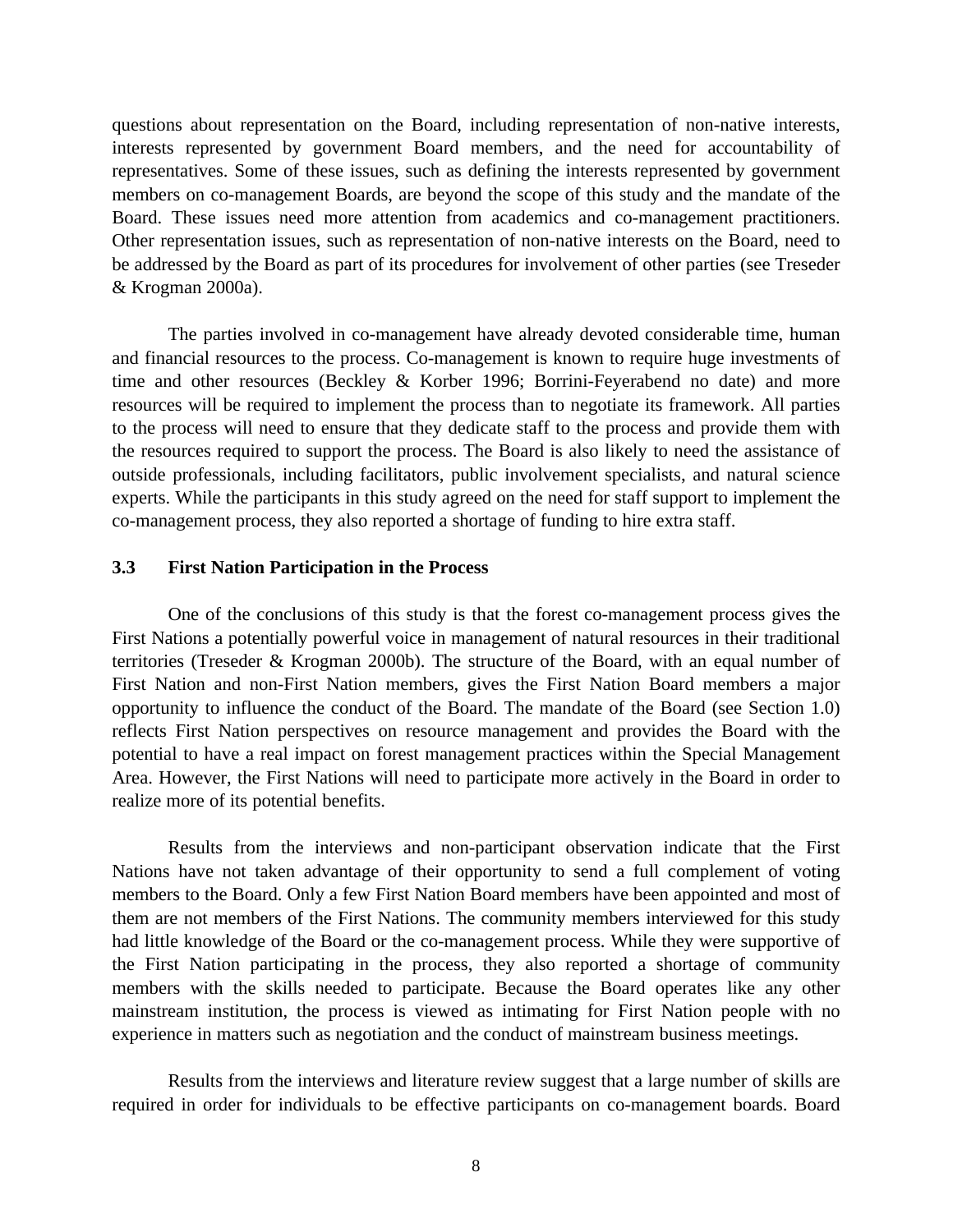members from different parties also need roughly equivalent skills sets, in order to work together effectively and avoid disadvantaging parties with lower skill levels. In this particular case, desired skills for Board members include technical knowledge of forest management issues, communication skills, an ability to work with others, and an openness to other perspectives and other ways of making decisions. While these skills are necessary for Board members from all of the parties to the Board, they are especially difficult for the First Nations to access. To date, the First Nations have relied heavily on non-native consultants to represent them on the Board.

While non-natives could theoretically serve as effective representatives of First Nation interests, the low rate of participation by First Nation members in the process to date has done little to contribute to community empowerment. Rather, it has perpetuated the status quo with respect to exclusion of First Nation people from resource management decision-making in Alberta. Interviews with community members suggest there is a great deal of interest in the activities of the Board and in representation of the First Nation by First Nation members. Advice from this study to the First Nations, intended to encourage a stronger First Nation presence on the Board (Treseder & Krogman 2000b), included recommendations related to levels of representation, qualifications of First Nation Board members, and consultation with community members. It was also recommended that the First Nation consider a Mentoring Program for Board members, as a way of increasing the number of First Nation members on the Board.

#### *3.3.1 Cultural Sustainability as an Element of Sustainable Forest Management*

All of the First Nation community members interviewed suggested that the Board's highest priority should be to minimize or reduce impacts of logging on First Nation uses of the forest. Participants reported that logging activities had blocked their travel routes, decreased the availability of fur on traplines, and damaged or destroyed medicinal plants. Various areas of forest needing protection were identified, including campsites, spiritual sites, travel routes and traplines. Most participants suggested that the Board needed to look at different ways of logging, in order to reduce impacts on First Nations people. These community priorities will need to be addressed by the Board as it implements the co-management process.

## **4.0 MANAGEMENT APPLICATIONS**

This study has identified some of the issues involved in establishing and supporting new sustainable forest management institutions in Alberta. Participation from all parties involved in the co-management process enabled the identification of broad issues and comparison to issues documented in the literature. This study confirms the importance of trust among the parties in comanagement, the need for agreement on definitions and objectives, and the need for substantial commitments of time and resources. The results of this study also suggest that participants in comanagement may need to learn how to work together and point out the importance of organizational development for co-management institutions.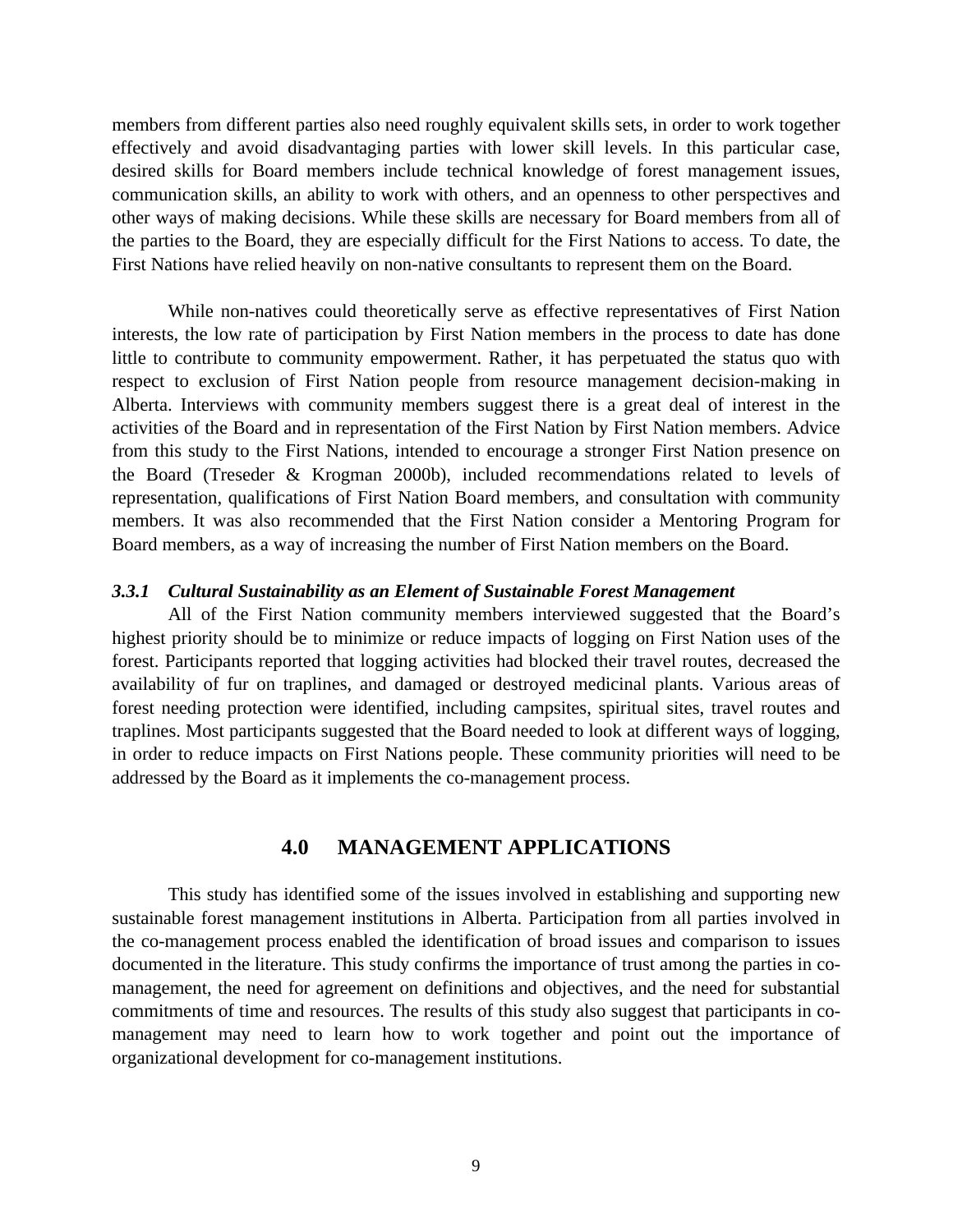This study identified a large number of skills required to implement co-management and a particular disadvantage for First Nations in accessing these skills. Community interviews identified a desire among First Nations to learn the skills required to be effective participants in co-management. These results suggest that all participants in co-management need to be aware of the skills needed to implement co-management and take appropriate steps to ensure that people with these skills are available to the process. Participants in co-management also need an awareness of the potential structural disadvantages for First Nations, and a willingness to assist First Nations to overcome these disadvantages and participate as equal partners in the process.

This study demonstrates clear links between the concepts of integrated resource management (IRM) and sustainable forest management (SFM). The concept of IRM was strongly supported by the First Nation participants in this study. The need for IRM was also supported by government and industry participants, despite major institutional barriers to its implementation under current conditions. Participation in the co-management process is an institutional adaptation for all of the parties to the Board. This study suggests that further institutional adjustments will be necessary among all of the parties to the Board, as the comanagement process moves from conception to implementation. Institutional adaptation is both a challenge and an opportunity for all of the parties involved.

This project has identified IRM as a key component in the development of an operational definition of SFM. To be acceptable to the First Nations involved in the process, the definition of SFM for northern Alberta will need to include cultural sustainability of the forest for First Nations people. The challenges of understanding cultural sustainability are numerous and include: cross-cultural communication between Board members; development of protocols for sharing of sensitive information; and coming to agreement on ways of protecting / preserving First Nation forest values. Despite these and other challenges, the inclusion of cultural sustainability as an element of SFM is an important opportunity to incorporate Aboriginal perspectives in a meaningful way, moving beyond the eloquent but sometimes meaningless statements included in policy documents.

In addition to practical applications, this project makes a contribution to the academic literature by highlighting the importance of representation issues in alternative resource management institutions. Issues such as qualifications and accountability of Board members are recognized in the literature, but larger issues of representation need further consideration. Of particular concern is identification of the interests actually represented on co-management institutions, and their relationship to the larger societal context. The results of this study indicate concerns regarding representation of interests among all parties on the Board, and provide strong support for future research in this area.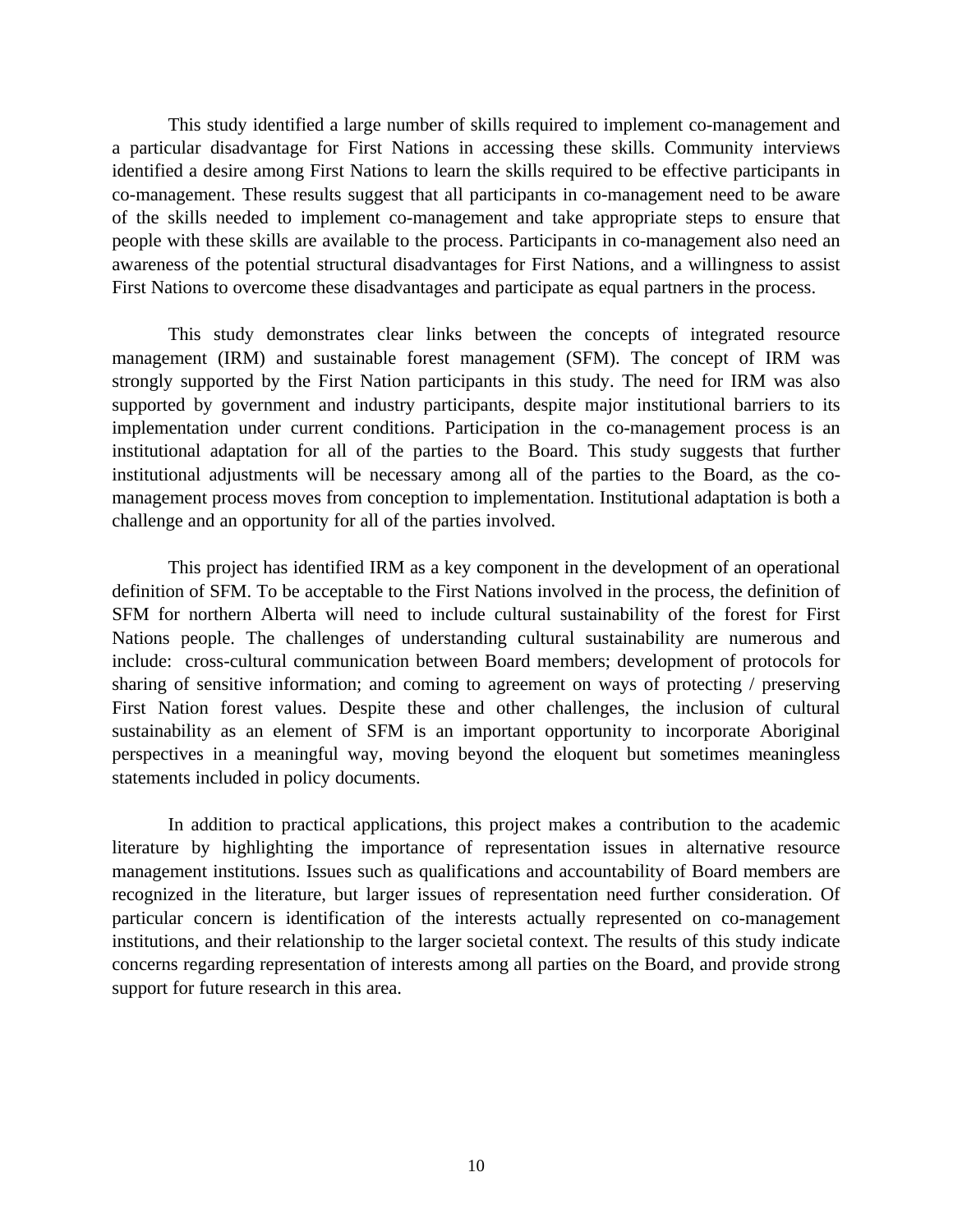#### **5.0 CONCLUSIONS**

This study demonstrates the potential for forest co-management in northern Alberta to contribute to SFM by increasing the number of parties involved in management, building relationships among the different parties involved, resolving conflicts between different uses and users of the forest, and moving toward more integrated management of land use activities and their cumulative impacts on the boreal forest landscape. This study also identifies a number of challenges to implementing both co-management and SFM in northern Alberta.

These challenges include sustaining commitment by all parties and overcoming potential structural barriers to equitable involvement by First Nations. Including First Nation cultural sustainability as a key component of SFM is a major challenge with implications for all of the parties involved, for other co-management processes, and for policy makers. The key test of this process for the First Nations will be their ability to maintain their land uses in the context of industrial forestry. Meeting this test will require new definitions of SFM, institutional adjustments by all parties involved and, ultimately, changes to logging practices in the boreal forest.

#### **6.0 REFERENCES**

- Alberta Environmental Protection (AEP). 1998. The Alberta Forest Legacy Implementation Framework for Sustainable Forest Management. (www.gov.ab.ca.).
- AEP. 1996. Environmental Protection Cooperative Management Framework. Policy document approved November, 1996.
- Beckley, T.M. 1998. Moving toward consensus-based forest management: A comparison of industrial, co-managed, community and small private forests in Canada*.* Forestry Chronicle. 74(5): 736-744.
- Beckley, T.M. and D. Korber. 1996. Clearcuts, conflict and co-management: experiments in consensus forest management in Northwest Saskatchewan. Canadian Forest Service, Northern Forestry Centre, Edmonton. Information Report NOR-X-349.
- Benedickson, Jamie. 1992. Co-Management Issues in the Forest Wilderness: A Stewardship Council for Temagami. In Essays from the Fifth Institute Conference on Natural Resources Law: Growing Demands on a Shrinking Heritage: Managing Resource-Use Conflicts.. Edited by Monique Ross and J. Owen Saunders. Canadian Institute of Resources Law, Calgary, Alta. pp. 256-275.
- Berkes, Fikret. 1997. New and Not-So-New Directions in the Use of the Commons: Co-Management. Common Property Resource Digest. 42: 5-7.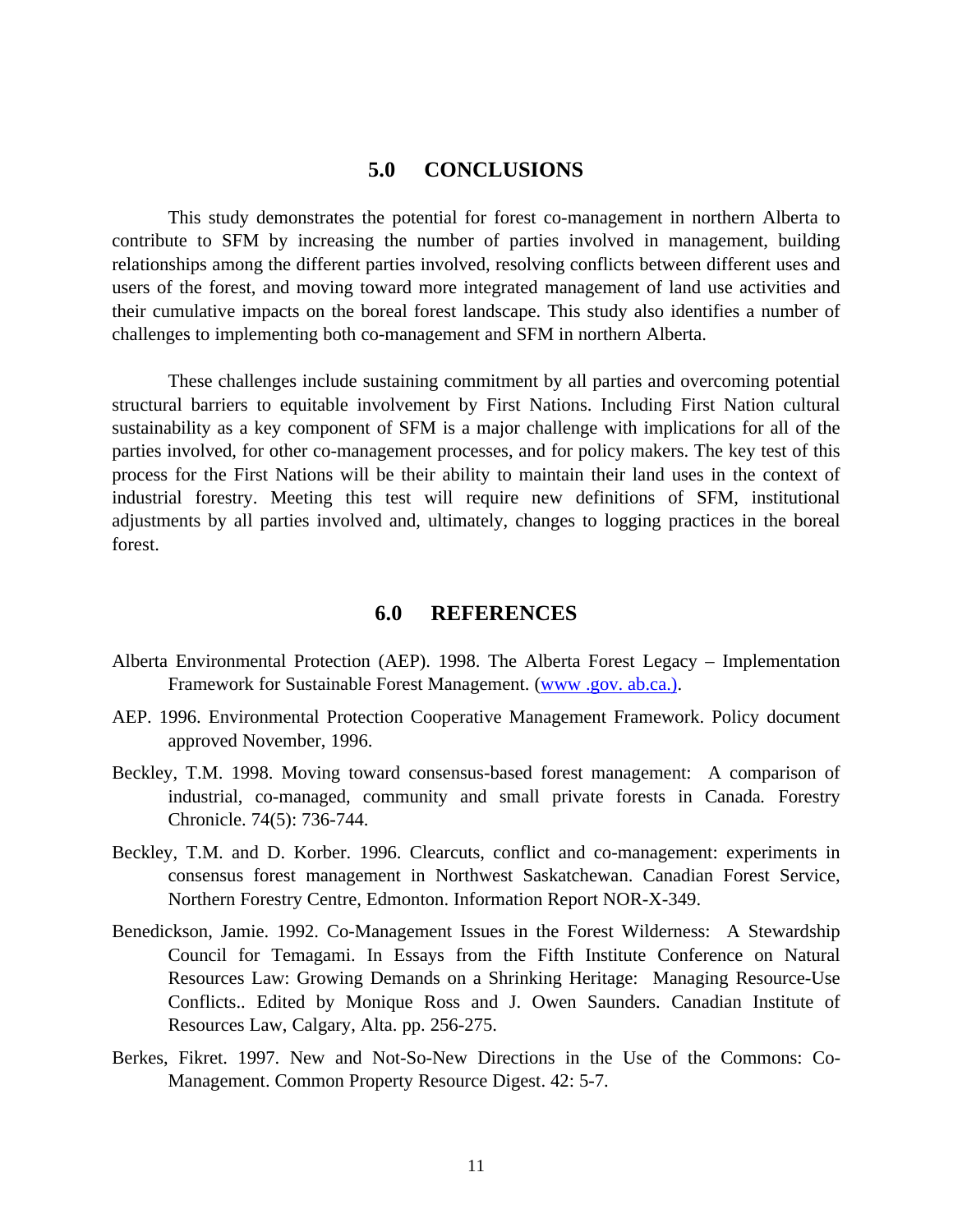- Berkes, Fikret. 1994. Co-management: Bridging the Two Solitudes. Northern Perspectives. 22 (2-3): 18-20.
- Borrini-Feyerabend, Grazia. No date. Collaborative Management of Protected Areas: Tailoring the Approach to the Context. Social Policy Group, IUCN (World Conservation Union), Switzerland. Available on the internet at www.iucn.org/themes/spg/Tailor/Tailor.html.
- Canadian Forest Service. 1998. Canada Forest Accord. Ottawa, May 1, 1998. (www.nrcan.gc.ca/ cfs/nfs/strateg/accord\_e.html).
- Carpenter, Andrew M. and Winnifred B. Kessler. 1999. FOREST*CARE:* Evaluating progress toward sustainable forest management in Alberta. Forestry Chronicle. 75 (5): 811-820.
- Chambers, Fiona G. 1999. Co-Management of Forest Resources in the NorSask Forest management License Area, Saskatchewan: A Case Study. Master's Degree Project, Faculty of Environmental Design, University of Calgary.
- Little Red River Cree Nation. 2000. First Nations, Forest and Wildlife/ Strategic Actions in Support of Cooperative Management. Presentation by Chief Johnsen Sewepagaham to the Canadian Indigenous and Native Studies Association Conference, May 30, 2000.
- Little Red River Cree Nation, Tallcree First Nation and Government of Alberta. 1999. Memorandum of Understanding. September 1, 1999.
- Notzke, Claudia. 1995. Aboriginal Peoples and Natural Resources: Co-management, the Way of the Future? National Geographic Research & Exploration. 9(4): 395-397.
- Pinkerton, Evelyn. 1992. Translating Legal Rights into Management Practice: Overcoming Barriers to the Exercise of Co-Management. Human Organization. 51 (4): 330 - 341.
- Treseder, Leslie. In prep. Forest Co-Management in Northern Alberta: Prospects and Pitfalls. MSc. Thesis, Department of Renewable Resources, University of Alberta, Edmonton, Alberta.
- Treseder, Leslie and Naomi T. Krogman. 2000a. The Potential of the Cooperative Natural Resource Management Process in Northern Alberta and Challenges for Implementation. Final report to the cooperative Renewable Natural Resource Planning Board. Departments of Renewable Resources and Rural Economy, University of Alberta, Edmonton, Alta. 26 pages.
- Treseder, Leslie and Naomi T. Krogman. 2000b. Cooperative Management in the First Nation Traditional Territories: Community Perspectives and Participation. Final report to the Little Red River Cree Nation and Tallcree First Nation. Departments of Renewable Resources and Rural Economy, University of Alberta, Edmonton, Alta. 10 pages.
- Treseder, Leslie and Naomi T. Krogman. 1999. Features of First Nation forest management institutions and implications for sustainability. Forestry Chronicle. 75 (5): 793-798.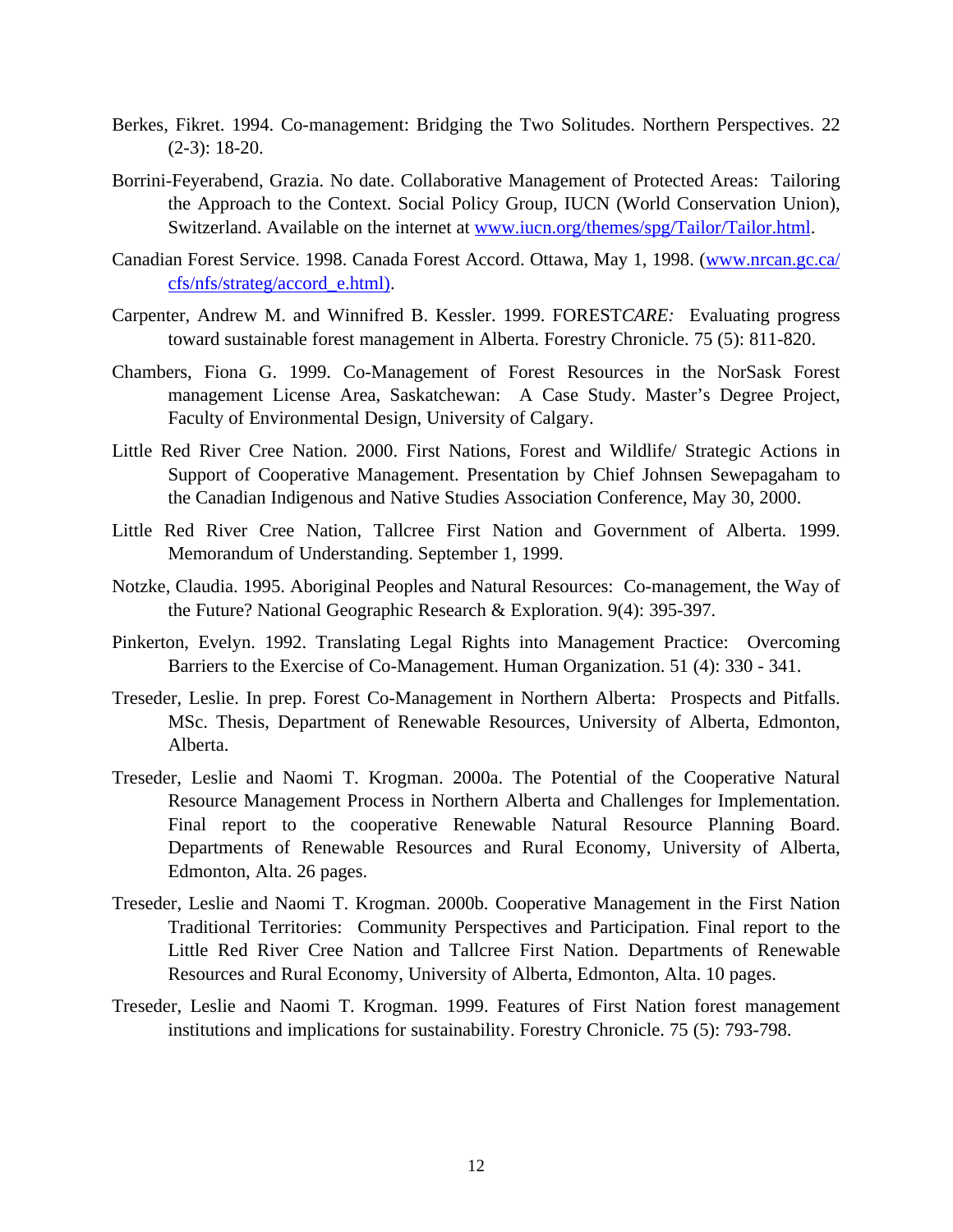- Usher, P.J. 1993. The Beverly-Kaminuriak caribou management board: an experience in comanagement. In Traditional Ecological Knowledge: Concepts and Cases. Edited by J. T. Inglis. Canadian Museum of Nature and International Development Research Centre, Ottawa, Ont. Pp. 111-120.
- Witty, Dave. 1994. The Practice Behind the Theory: Co-management as a Community Development Tool. Plan Canada. January, 1994: 22-27.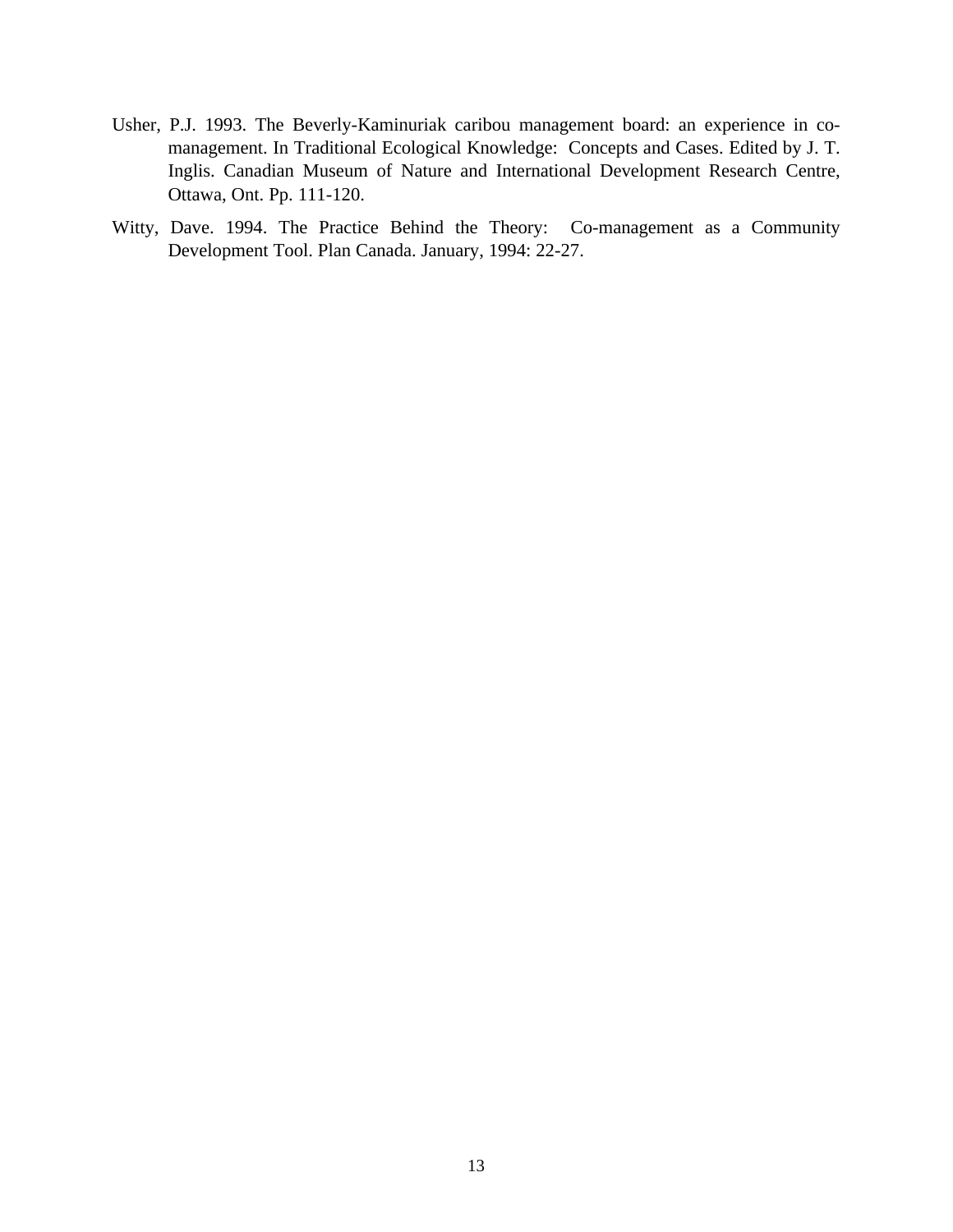# **APPENDIX A: INTERVIEW GUIDES**

### **Interview Guide for Members of the Caribou-Lower Peace Cooperative Forest Management Planning Board**

- 1. What do you think are the most important benefits of the MOU for your organization?
- 2. What do you see as the most important benefits for the other participants?
- 3. What do you see as the Board's immediate priorities?
- 4. The MOU directs the Board to establish procedures to involve other parties. Do you have any suggestions for ways you would like to see the Board work with each of the following:
	- a) for stakeholders to interact with the Board?
	- b) For (general) public review and comment?
	- c) for consulting with or seconding experts?
- 5. The MOU allows the Board to invite participation from the oil  $\&$  gas and mine and mineral industries and the Alberta Department of Energy. How do you think their involvement could help the Board to achieve its objectives?
- 6. Do you see any challenges for the Board for involving the oil  $\&$  gas  $\&$  mining industries and Alberta Energy?
- 7. The MOU also allows the Board to involve environmental groups. How do you think their involvement could help the Board to achieve its objectives?
- 8. Do you see any challenges for the Board related to involving environmental groups?
- 9. How do you think the Technical Planning Committee can assist the Board to develop and conduct a cooperative forest management planning process?
- 10. What challenges do you see for the Board in developing its Resource Management Philosophy and Goal Statement?
- 11. Are there any organizations that the Board should be partnering with to achieve its objectives? Do you see any advantages or disadvantages that the Board may have in obtaining resources from other programs to meet its objectives?
- 12. Does the Board have enough staff and funding support to function effectively? Does your organization have enough staff and funding to support your Board members in their work?
- 13. Are you satisfied with the way the Board sets its agenda and organizes meetings? Are there any procedures you would like to see the Board adopt to accommodate (respect) the needs of your organization?
- 14. Are you able to maintain open communication with other Board members? Do you have any suggestions for improving communication among Board members?
- 15. Do you think other members of your organization are satisfied with the Board's progress?
- 16. What mechanisms do you use to get input from other members of your organization?
- 17. What mechanisms do you use to keep other members informed of Board decisions?
- 18. Do you think there is adequate awareness of the Board and its role in the First Nation communities? Do you have any opinion on the level of awareness among the other parties to the agreement?
- 19. Do you think the First Nation communities have meaningful involvement in the Board's decisions?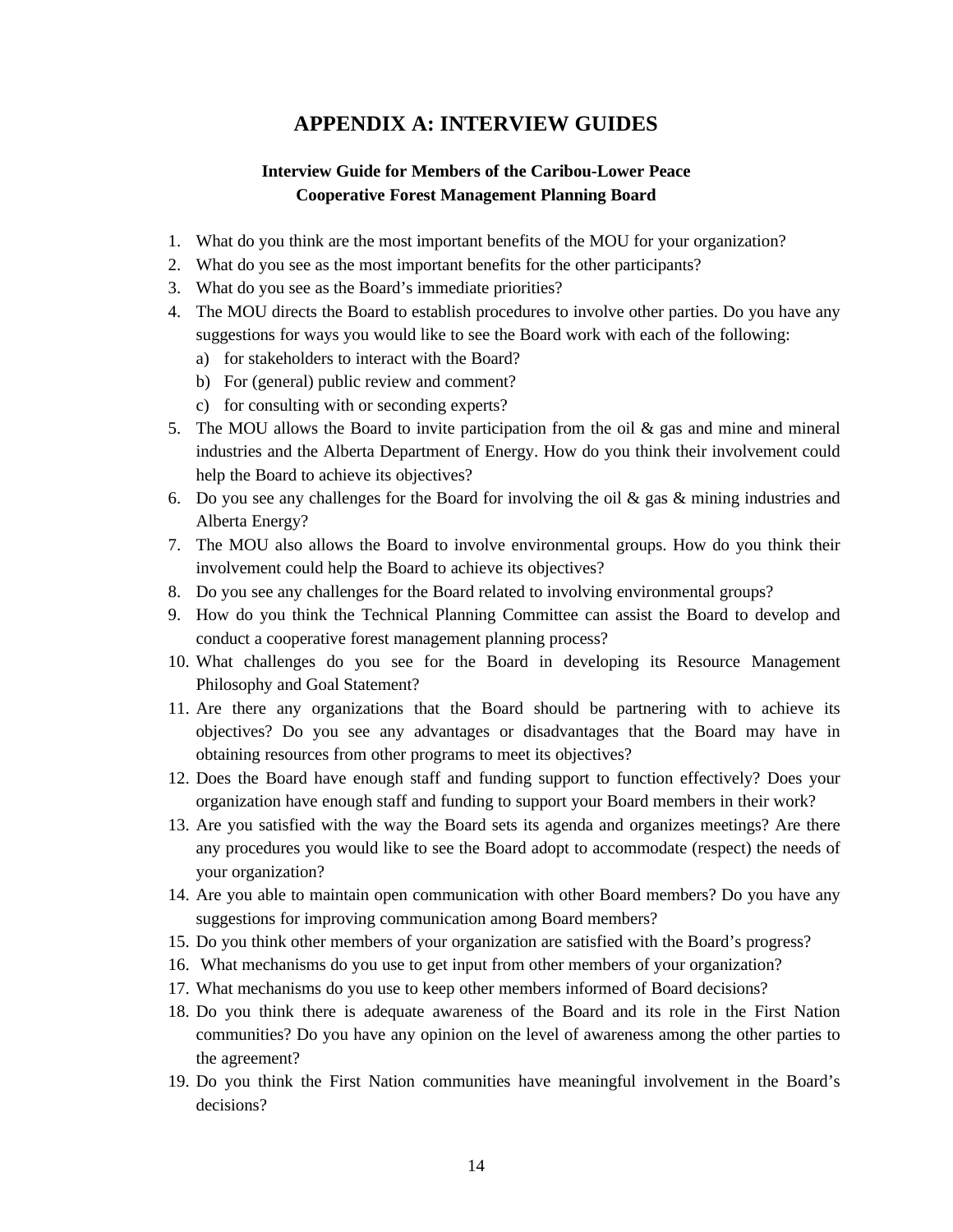- 20. Are you satisfied that the Board is using consensus-based practices, procedures and processes? Has the Board faced any challenges in developing consensus-based practices, procedures and
- 22.
- 23.

areas. What do you think would be the best ways for the Board to address its overall priorities in the following areas:

 Enhancing First Nations use of the forest? Improving First Nation employment in the forest industry? Ensuring a sustainable supply of timber for forestry corporations?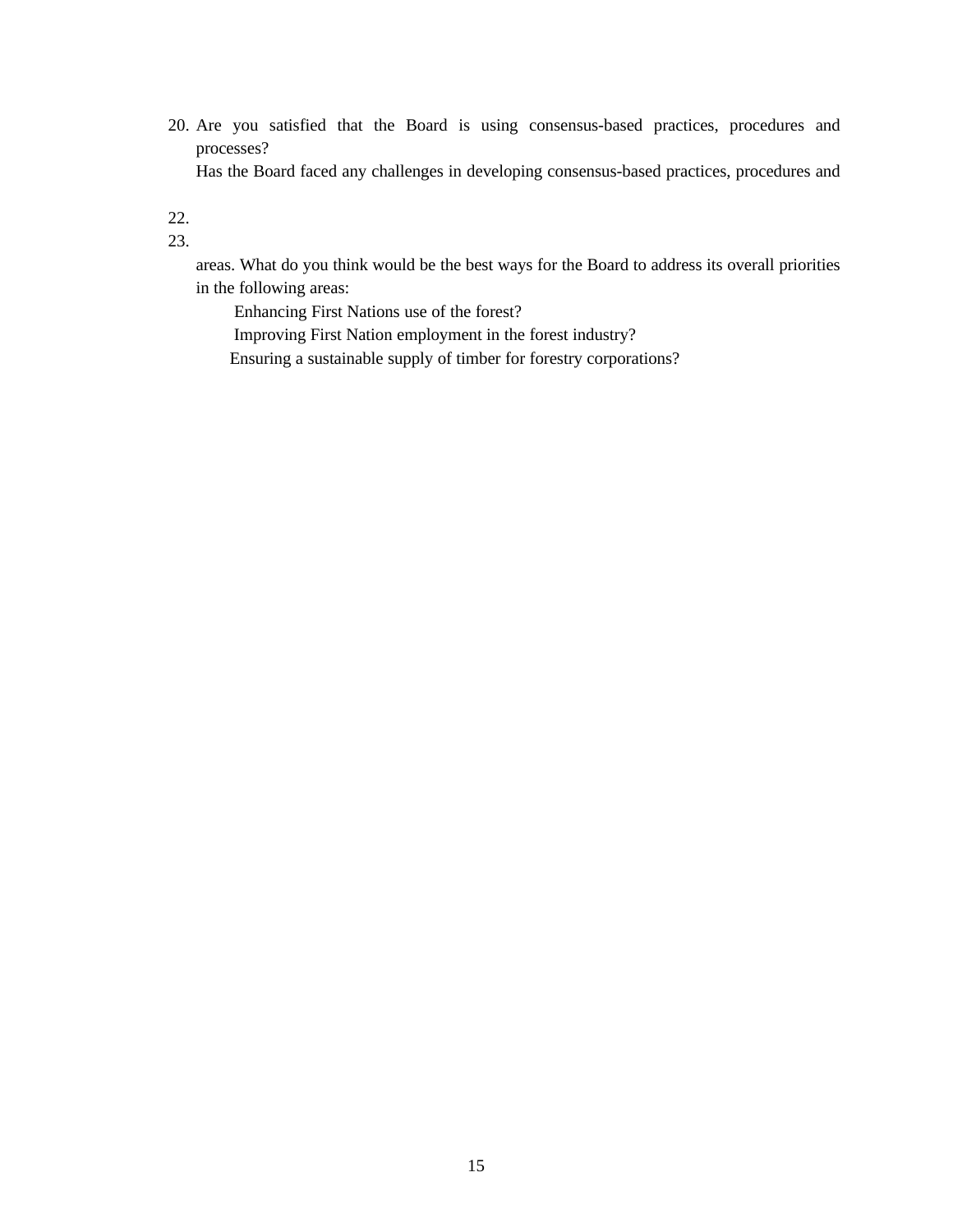#### **Interview Guide for First Nation Community Members & Staff**

- 1. Do you think people in the community (First Nations communities) are well informed about the Cooperative Forest Management Planning Board that is being set up by the First Nations, Government and Industry?
- 2. What do you see as the benefits of cooperative (shared) forest management for your community (the First Nations communities)?
- 3. What do you think the Board's immediate priorities should be (most important issues they should be addressing)?
- 4. Do you think the Board sets its agenda and organizes meetings in a way that is appropriate for the First Nations? Are there any procedures that the Board needs to observe to show respect for the First Nation Board members?
- 5. Are there any community groups or organizations that the Board needs to partner with to achieve its objectives? Do you know of any government programs that the Board should be looking at to support its work?
- 6. Do you think the First Nation has enough staff and funding to support its Board members in their work?
- 7. Can you think of any other challenges First Nation Board members might face in doing their work?
- 8. Can you think of any challenges for your community (the First Nation communities) in reaching decisions to take to the Board?
- 9. Can you think of challenges for the community (the First Nations communities) in acting on decisions made by the Board?
- 10. How do First Nation Board members get input from community members?
- 11. How do First Nation Board members keep community members informed of Board decisions?
- 12. Do you know if other members of the community (the First Nations communities) are satisfied with the Board's progress?
- 13. Do you think your community (the First Nations communities) has (have) meaningful involvement in the Board's decisions? Does the Board's decision-making process include appropriate ways of resolving conflict?
- 14. According to previous MOUs and Letters of Intent, the Board has three major priority areas What do you think would be the best ways for the Board to address its overall priorities in the following areas:
	- a) Enhancing First Nations use of the forest?
	- b) Improving First Nation employment in the forest industry?
	- c) Ensuring a sustainable supply of timber for forestry corporations?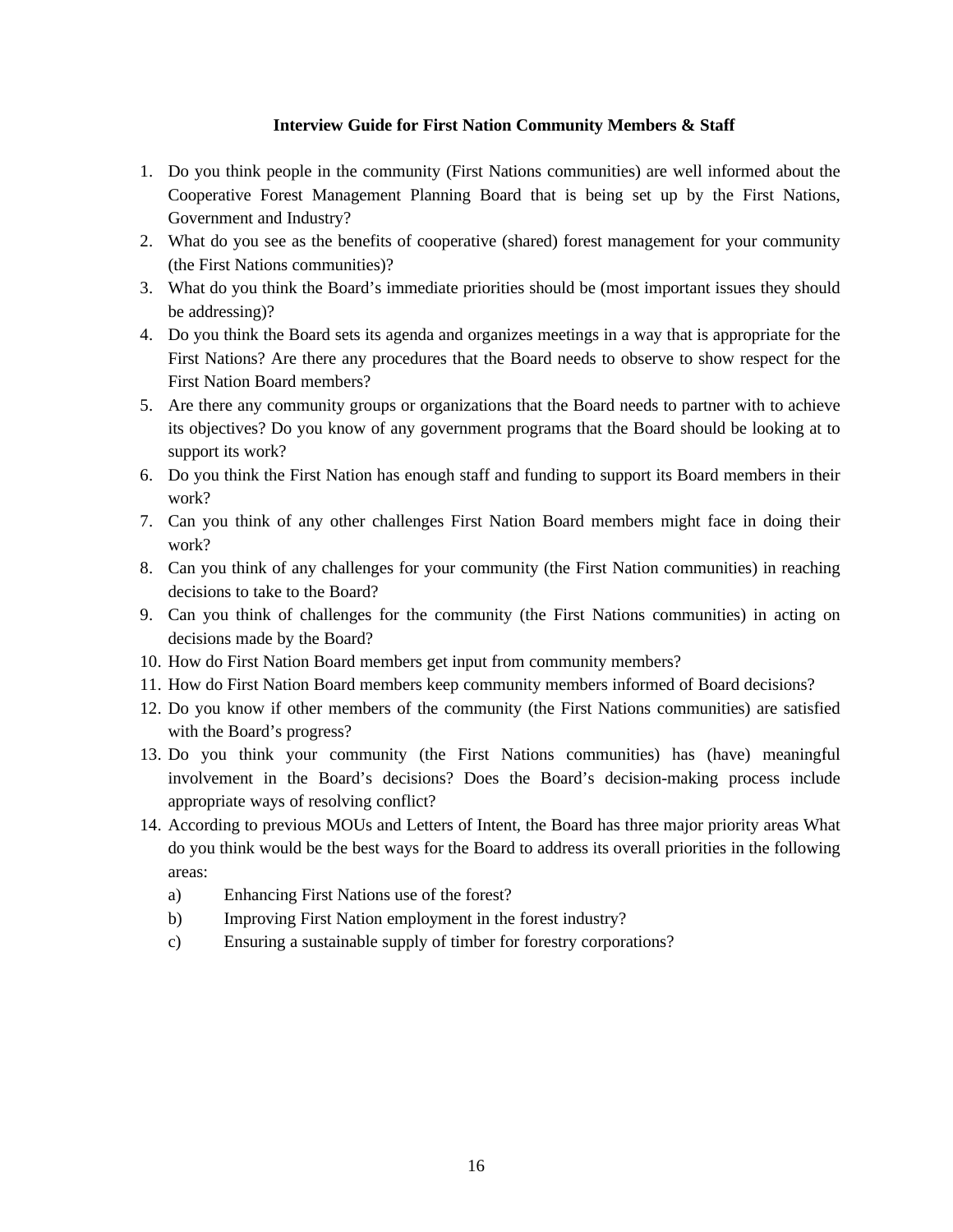1. staff in your department (agency) are well-informed about the Caribou-Lower Peace Cooperative Forest Management Planning Board and its role? What do you see as the benefits of cooperative forest management for your department (agency)? What do you think the Board's immediate priorities should be? Do you think the Board sets its agenda and organizes meetings in a way that is appropriate for

accommodate your department's (agency's) participation on the Board?

- 5. Are there any other groups or organizations that the Board needs to partner with to achieve its objectives? Are there any governmental programs that the Board should be looking at to support
- 6.
- government Board members in their work?
- 7. Can you think of any other challenges the government Board members might face in doing their work?

Can you think of any challenges your department (agency) might face in reaching decisions to

#### 9.

Board?

10. Is there communication between Board members and department (agency) staff? What mechanisms do the government Board members use to obtain input from other staff in your

#### 11.

Board decisions?

12. Do you know if other members of your department (agency) are satisfied with the Board's progress?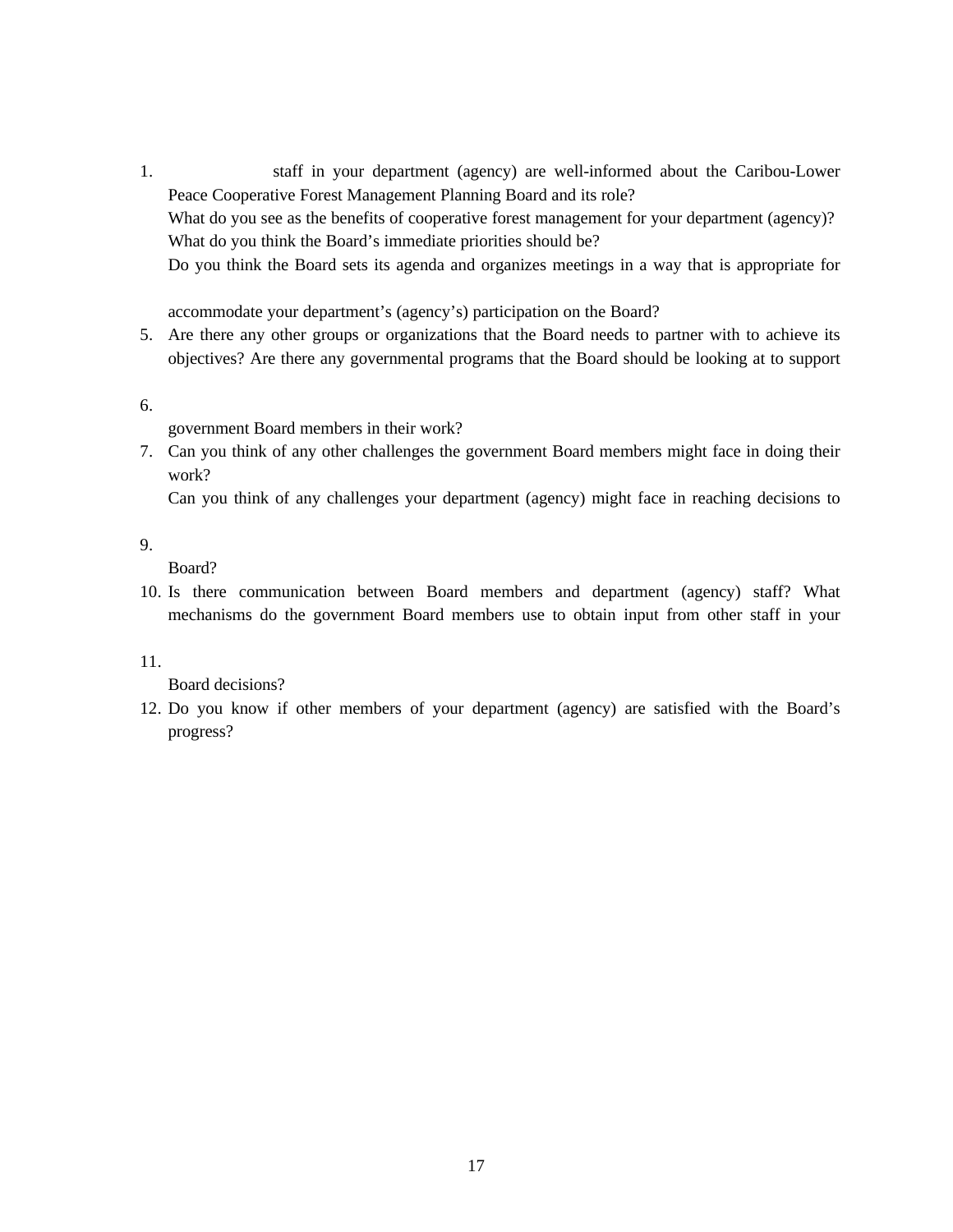#### **Interview Guide for Industry Staff**

- 1. Do you think staff in your company are well-informed about the Caribou-Lower Peace Cooperative Forest Management Planning Board and its role?
- 2. What do you see as the benefits of cooperative forest management for your company?
- 3. What do you think the Board's immediate priorities should be?
- 4. Do you think the Board sets its agenda and organizes meetings in a way that is appropriate for your company? Are there any procedures that the Board needs to observe to accommodate your company's participation on the Board?
- 5. Are there any other groups or organizations that the Board needs to partner with to achieve its objectives? Are there any government or industry programs that the Board should be looking at to support its work?
- 6. Do you think your company has committed enough staff and funding to support government Board members in their work?
- 7. Can you think of any other challenges the industry Board members might face in doing their work?
- 8. Can you think of any challenges your company (?or the industry?) might face in reaching decisions to take to the Board?
- 9. Can you think of challenges for your company (?or the industry?) in acting on decisions made by the Board?
- 10. Is there communication between Board members and company staff? What mechanisms do the industry Board members use to obtain input from staff?
- 11. What mechanisms do the industry Board members use to keep staff informed of Board decisions?
- 12. Do you know if other members of your company are satisfied with the Board's progress?
- 13. Do you think your company has meaningful involvement in the Board's decisions? Does the Board's decision-making process include appropriate ways of resolving conflict?
- 14. What do you think would be the best ways for the Board to address its overall priorities in the following areas:
	- a) Enhancing First Nations use of the forest?
	- b) Improving First Nation employment in the forest industry?
	- c) Ensuring a sustainable supply of timber for forestry corporations?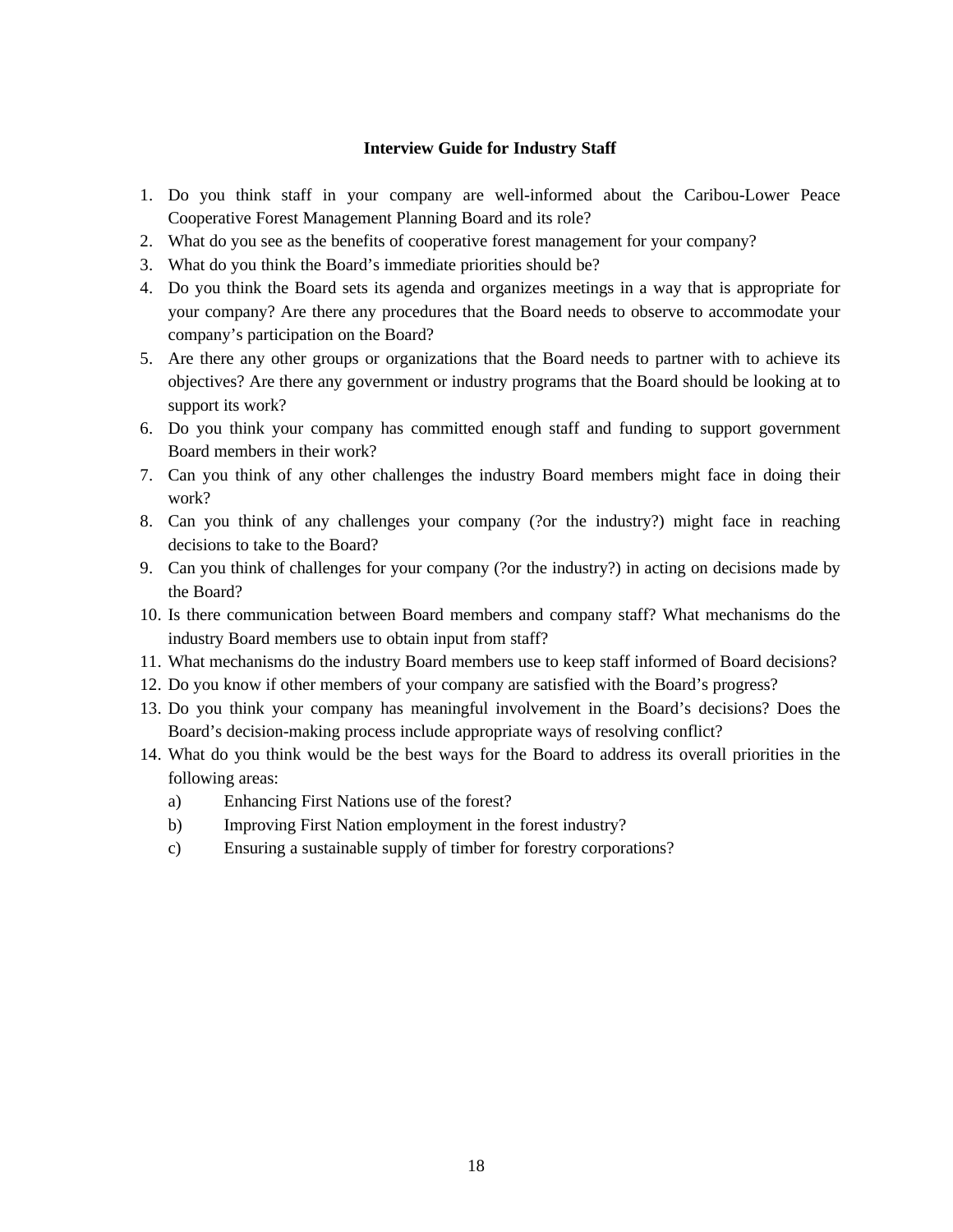| <b>TITLE OF PROJECT:</b>                           | An Assessment of the Effectiveness and Potential of the Caribou-Lower                                                                                     |
|----------------------------------------------------|-----------------------------------------------------------------------------------------------------------------------------------------------------------|
|                                                    | Research funded by the Sustainable Forest Management Network                                                                                              |
| <b>CONSENT:</b>                                    | Sheet (attached) have been explained to me and that I have received a<br>copy of these procedures. Any questions I have asked have been                   |
|                                                    | people designated on this form if I have more questions, either now or in<br>the future. I have been assured that personal records relating to this study |
|                                                    | be shared with other participants in this project. I understand that I am<br>free to withdraw from the study at any time. I also understand that the      |
| The people who may be<br>contacted<br>about<br>the |                                                                                                                                                           |
| Leslie Treseder<br>Phone (780) 492-2111            | (Signature of Participant)                                                                                                                                |
| Phone (780) 492-4178                               | (Name of Witness)                                                                                                                                         |
|                                                    | ignature of Witness)                                                                                                                                      |

(Signature of Investigator)

\_\_\_\_\_\_\_\_\_\_\_\_\_\_\_\_\_\_\_\_\_\_\_\_\_\_\_\_\_\_\_\_\_\_\_\_\_\_\_\_\_

\_\_\_\_\_\_\_\_\_\_\_\_\_\_\_\_\_\_\_\_\_\_\_\_\_\_\_\_\_\_\_\_\_\_\_\_\_\_\_\_\_